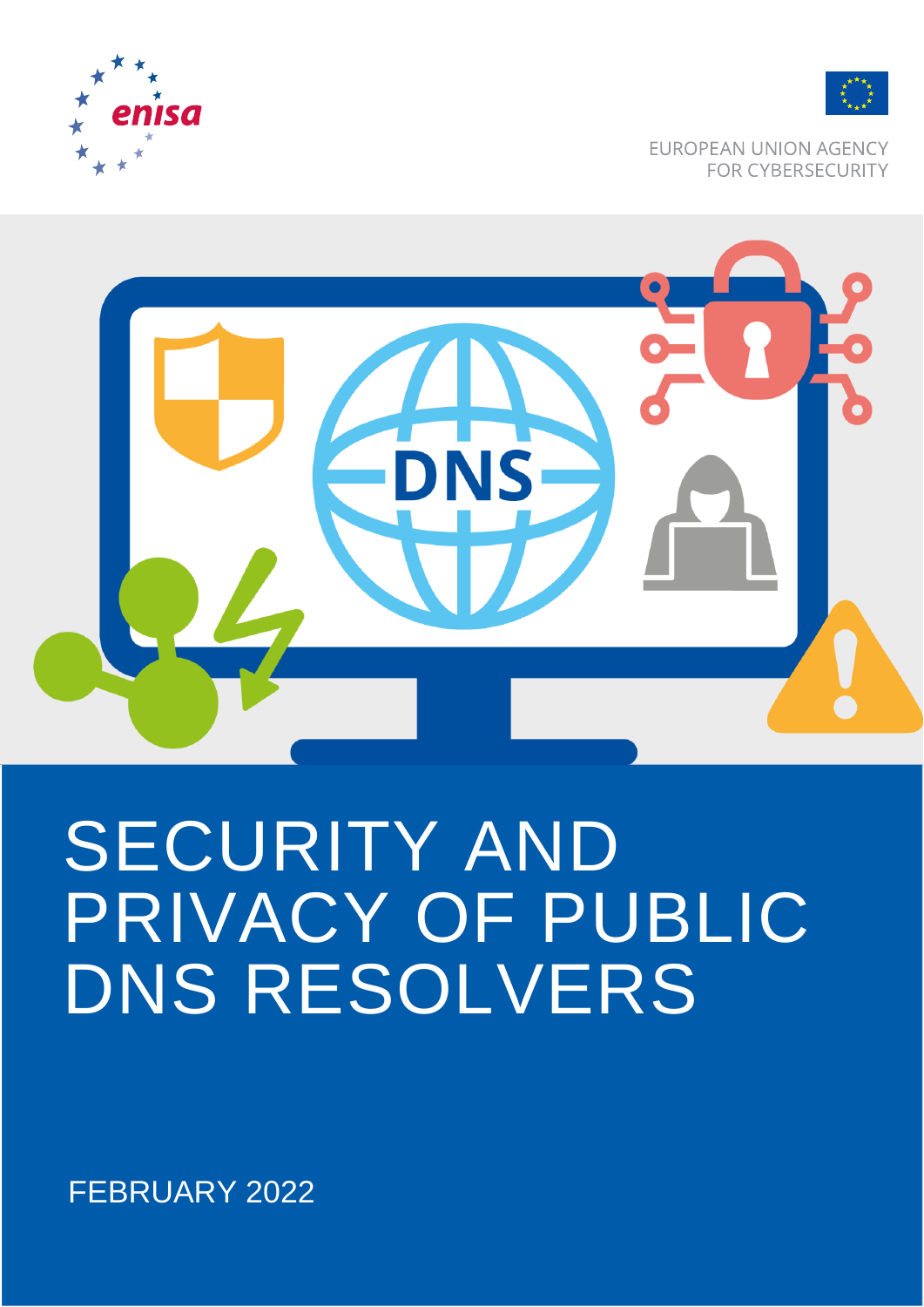

# ABOUT ENISA

The European Union Agency for Cybersecurity, ENISA, is the Union's agency dedicated to achieving a high common level of cybersecurity across Europe. Established in 2004 and strengthened by the EU Cybersecurity Act, the European Union Agency for Cybersecurity contributes to EU cyber policy, enhances the trustworthiness of ICT products, services and processes with cybersecurity certification schemes, cooperates with Member States and EU bodies, and helps Europe prepare for the cyber challenges of tomorrow. Through knowledge sharing, capacity building and awareness raising, the Agency works together with its key stakeholders to strengthen trust in the connected economy, to boost resilience of the Union's infrastructure and, ultimately, to keep Europe's society and citizens digitally secure. More information about ENISA and its work can be found here: [www.enisa.europa.eu.](http://www.enisa.europa.eu/)

# **CONTACT**

To contact the authors, please use [resilience@enisa.europa.eu](mailto:resilience@enisa.europa.eu) For media enquiries about this paper, please use [press@enisa.europa.eu.](mailto:press@enisa.europa.eu)

### **AUTHORS**

Evangelos Kantas, Marnix Dekker, ENISA

### **ACKNOWLEDGEMENTS**

We would like to thank the members of NIS CG WS10, a group of experts from national authorities supervising the Digital Infrastructure sector under the NIS Directive. For this project we contracted the support of DNV (Maria Jinert Johansson, Shaun Reardon), who supported us with desktop research, interviews with industry experts and analysis.

Above all, we would like to thank all the experts who participated in the interviews and shared their valuable experience: Anne-Marie Eklund Lowinder (Internetstitifelse), Bill Woodcock and John Todd (Quad9), Byron Holland, Mark Gaudet, Dave Chiswell and Vivek Kumar (CIRA), Francois Zamora and Jeanmarie Mele (Orange), Giovane Moura (SIDN), Jari Arkko (Ericsson), Marco Hogewoning (RIPE NCC), Michael Hausding (Internet Society, Switzerland Chapter), Roxana Radu (Graduate Institute Geneva), Miguel Angel Carnero Fernandez, Alejandro Becerra Gonzalez, Cristina Vela Marimon, Diego Lopez, Alberto Sempere Blanco, Sergio de los Santos Vilchez, Antonio Augustin Pastor Perales and Patricia Diez Muñoz (Telefonica), subject matter experts at Google, Patrik Fältström (Netnod), Paul Vixie (Farsight Security), Robbie Grue and Reda Jaaouani (CISCO), subject matter experts at Cloudflare, Ross Creelman (ETNO), Stéphane Bortzmeyer (AFNIC), Stephen Hermanson, Polly Cameron, Gianpaolo Angelo Scalone, Andreas Kohring and Javier Villegas-Burgos (Vodafone Group), Thomas Tschersich and Philipp Trinius (Deutsche Telecom).

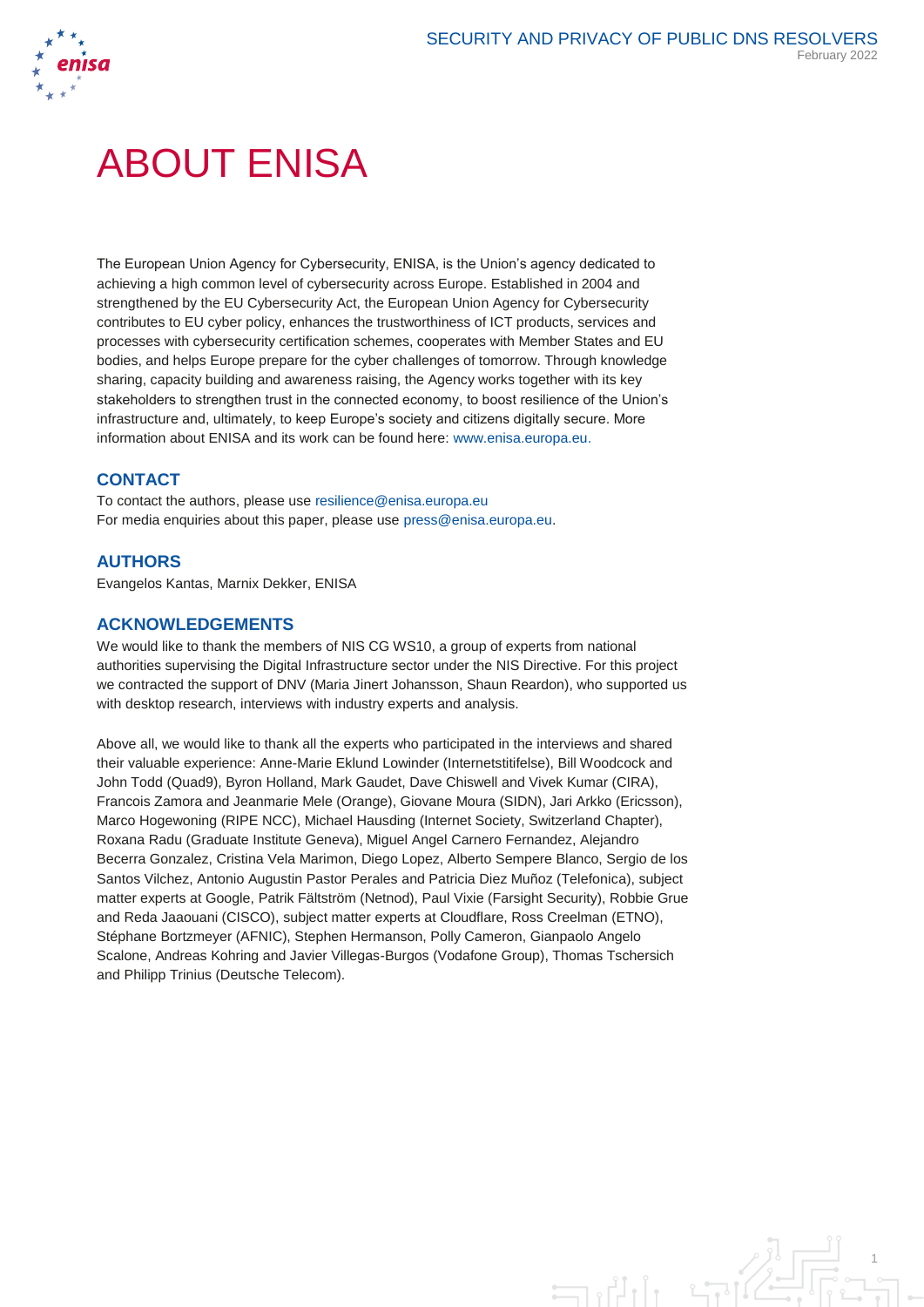

# **LEGAL NOTICE**

This publication represents the views and interpretations of ENISA, unless stated otherwise. It does not endorse a regulatory obligation of ENISA or of ENISA bodies pursuant to Regulation (EU) No 2019/881.

ENISA has the right to alter, update or remove this publication or any of its contents. It is intended for information purposes only and it must be accessible free of charge. All references to it or its use as a whole or partly must show ENISA as its source.

Third-party sources are quoted as appropriate. ENISA is not responsible or liable for the content of the external sources including external websites referenced in this publication.

Neither ENISA nor any person acting on its behalf is responsible for the use that might be made of the information contained in this publication.

ENISA maintains its intellectual property rights in relation to this publication.

# **COPYRIGHT NOTICE**

© European Union Agency for Cybersecurity (ENISA), 2022

This publication is licenced under CC-BY 4.0 'Unless otherwise noted, the reuse of this document is authorised under the Creative Commons Attribution 4.0 International (CC BY 4.0) licence https://creativecommons.org/licenses/by/4.0/). This means that reuse is allowed, provided that appropriate credit is given and any changes are indicated'.

For any use or reproduction of photos or other materials that are not under ENISA's copyright, permission must be sought directly from the copyright holders.

ISBN: 978-92-9204-558-6 - DOI: 10.2824/288837 - Catalogue number: TP-08-22-030-EN-N

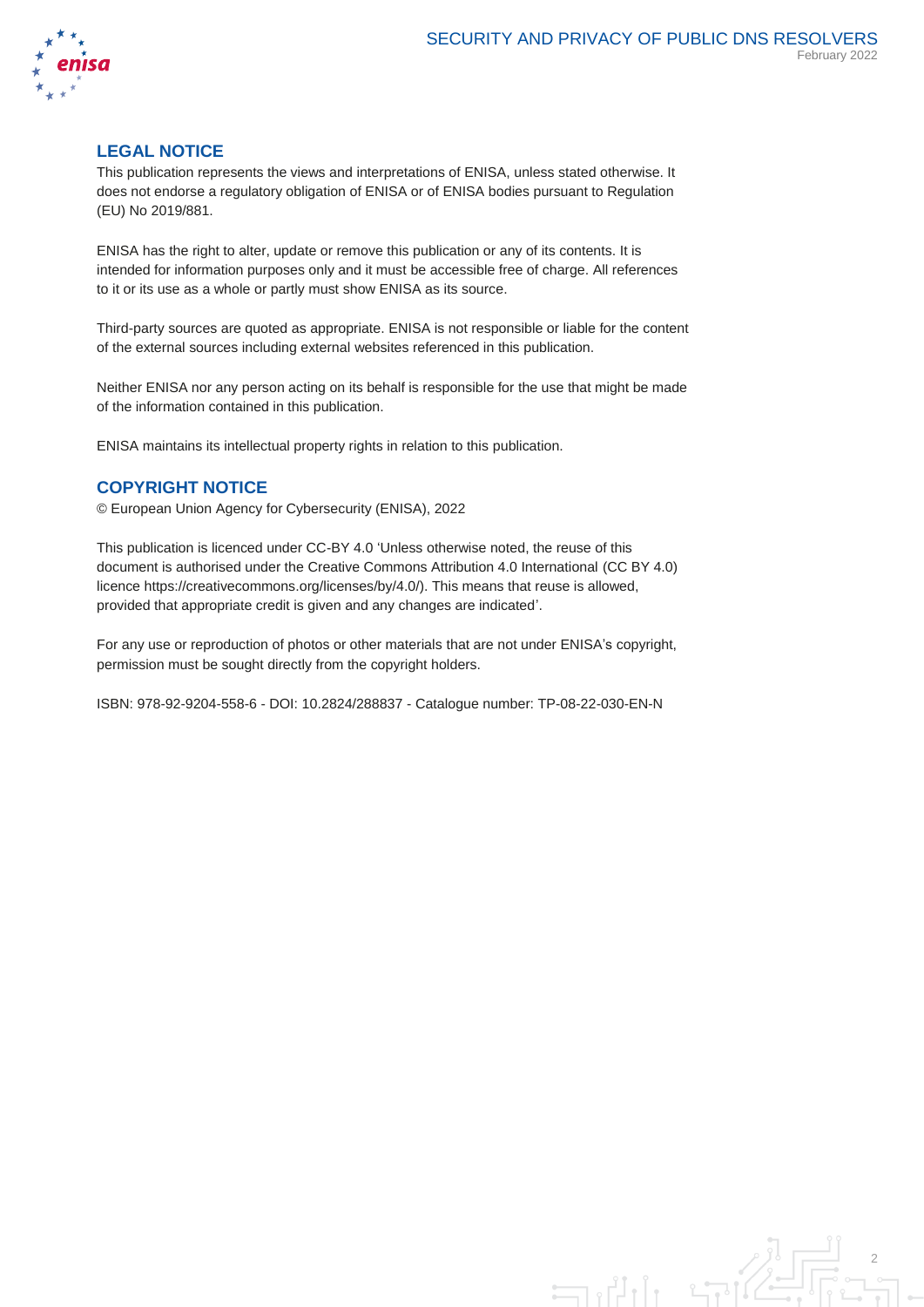

# TABLE OF CONTENTS

| <b>1. INTRODUCTION</b>                                               | 5        |
|----------------------------------------------------------------------|----------|
| <b>1.1 TARGET AUDIENCE</b>                                           | 5        |
| 1.2 SCOPE                                                            | 5        |
| <b>1.3 POLICY CONTEXT</b>                                            | 5        |
| 1.3.1 NIS Directive                                                  | 5        |
| 1.3.2 Cybersecurity package - DNS4EU                                 | 6        |
| <b>2. DNS RESOLUTION MARKET</b>                                      | 7        |
| 2.1 STATE OF PLAY OF THE DNS RESOLUTION MARKET                       | 7        |
| <b>2.2 APPLICATIONS USING PUBLIC DNS RESOLVERS</b>                   | 9        |
| <b>2.3 DRIVERS CHANGING THE MARKET</b>                               | 10       |
| <b>3. DNS RESOLUTION PROTOCOLS</b>                                   | 12       |
| <b>3.1 CURRENT AND UPCOMING DNS RESOLUTION PROTOCOLS</b>             | $12 \,$  |
| 3.1.1 DNS over HTTPS (DoH)                                           | 12       |
| 3.1.2 DNS over TLS (DoT)                                             | 14       |
| 3.1.3 DNSCrypt<br>3.1.4 DNSCurve                                     | 15<br>15 |
| 3.1.5 ODoH                                                           | 16       |
| <b>3.2 OTHER SECURITY FEATURES OF PUBLIC DNS RESOLVERS</b>           | 17       |
| <b>4. SECURITY AND DATA PROTECTION</b>                               | 19       |
| <b>4.1 SECURITY AND RESILIENCE</b>                                   | 19       |
| 4.1.1 Encrypted protocols (better privacy, better security)          | 19       |
| 4.1.2 Single point of failure                                        | 20       |
| 4.1.3 Geographic spread                                              | 20       |
| 4.1.4 Economies of scale<br>4.1.5 Protective DNS and DNS block lists | 21<br>21 |
| 4.1.6 Loss of enterprise network traffic visibility                  | 22       |
| <b>4.2 PRIVACY AND OTHER CONSIDERATIONS</b>                          | 23       |
| 4.2.1 Data protection and DNS resolvers                              | 23       |
| 4.2.2 National content blocking policies                             | 23       |
| <b>5. RECOMMENDATIONS</b>                                            | 24       |

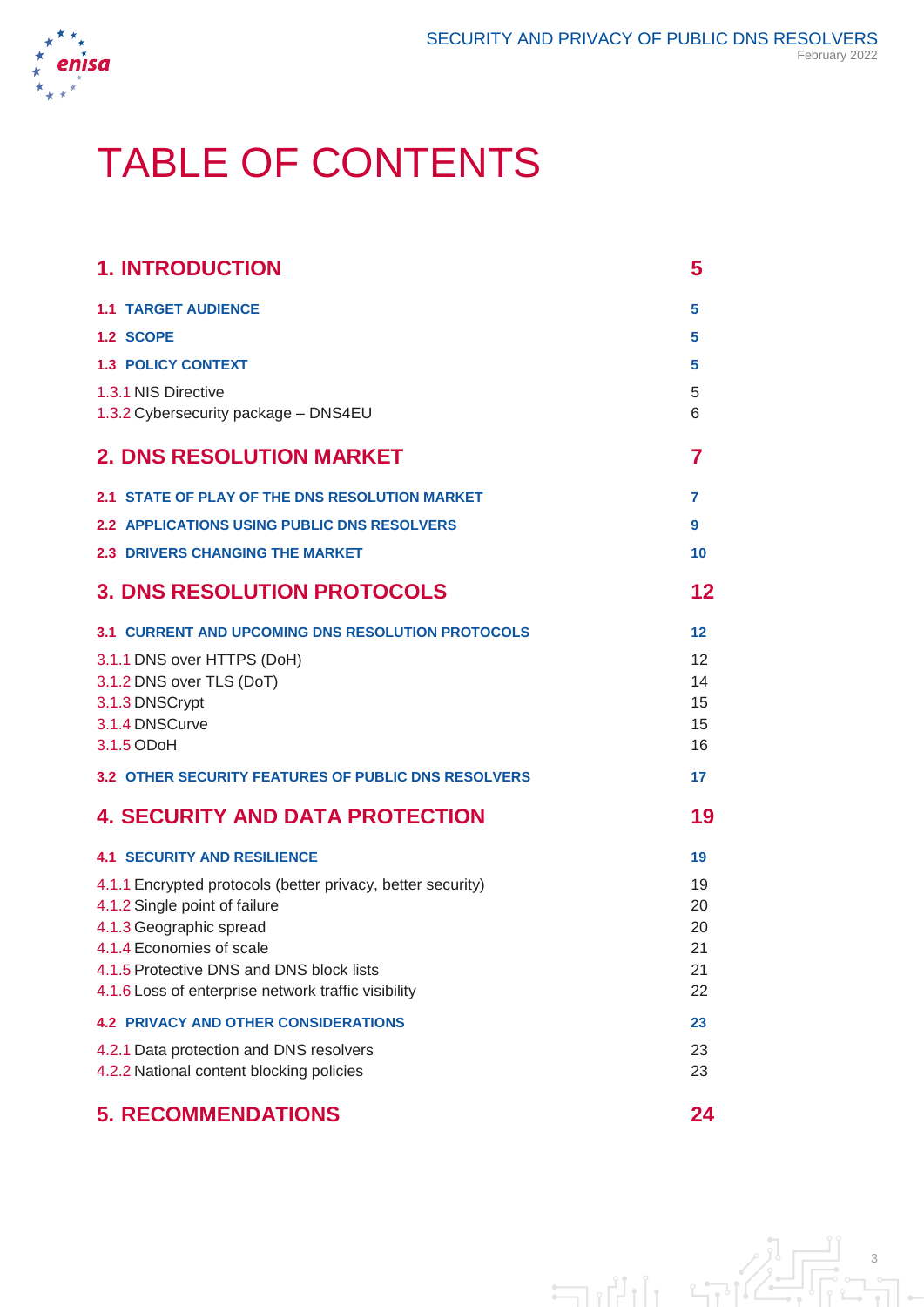

# EXECUTIVE SUMMARY

Domain Name System (DNS) resolution is a distributed system of protocols and registers, whose main purpose is to map the human friendly domain names, such as www.example.com, to machine readable IP addresses, such as 123.123.123.123. DNS resolution is both highly critical and highly sensitive, and traditionally this service is provided locally by internet access providers for their customers.

For years there has been a shift towards public DNS resolvers, either large-scale ones such as Google and Cloudflare or smaller ones like the European non-profit Quad9 and Canadian Shield, a DNS resolution service provided by the Canadian top-level domain registry CIRA to Canadian citizens. These resolvers tend to offer advanced security and protection features outof-the-box, such as encryption of user requests and blocking of malicious domains, that aim to attract users to their services.

In this paper, we analyse this shift in the market and discuss some of the major drivers for these changes, such as:

- **Encryption -** Many public DNS resolvers offer encryption of DNS requests via the newer resolution protocols;
- **Service outages –** Sometimes, a service outage of regular internet access provider DNS resolvers can trigger customers to switch to a global public DNS resolver;
- **DNS blocking -** Anyone who wishes to view online content that is blocked by their own provider (under national policies) can use public DNS resolvers to circumvent the blockage.

Furthermore, the resolution protocols are evolving as well. Currently in many settings DNS requests are sent unencrypted by the endpoint (a laptop or smartphone) to the telecom provider or internet service provider. There are mainly two new protocols that are growing in importance and which will be discussed, **DNS over HTTPS** (DoH) and **DNS over TLS** (DoT).

In this paper we also analyse the different security and resilience advantages (such as **geographic spread**) and drawbacks (such as **loss of enterprise network traffic visibility**) of public DNS resolvers. Finally, based on the analysis, we identify concerns in this area and we conclude with certain recommendations to address them, such as:

- providing citizens and organisations with a robust European alternative to large scale US DNS resolvers, such as DNS4EU;
- issuing specific and actionable guidelines to help organisations avoid the disruption of security controls caused by encrypted DNS traffic;
- closely monitoring the matter of national blocking policies, as this is one of the main drivers causing users to switch to global public DNS resolvers.

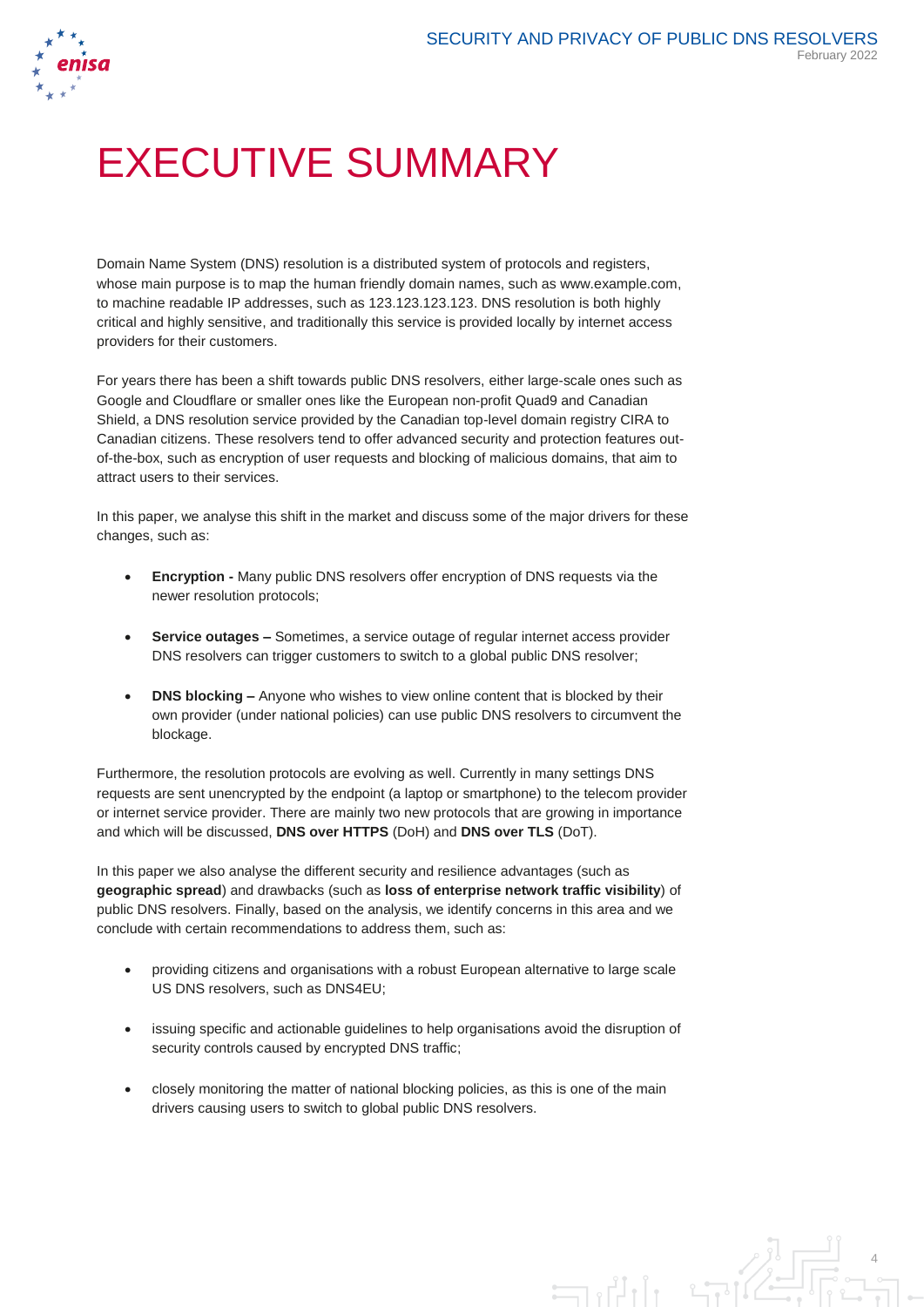

# 1. INTRODUCTION

In the DNS resolution market there is a shift towards large-scale public DNS resolvers, such as Google, Cloudflare and Quad9, using new DNS resolution protocols like DoH and DoT. These encryption protocols mean that there is an inflection point where changes are being made in DNS settings, consciously by the user or by the service provider within the applications or operating system during upgrades. This brings an opportunity to change not only the protocol itself, but the server from which answers are obtained. This means that DNS queries, which are critical and sensitive, are starting to be handled with different protocols and by different entities that are often based in a different country or even continent than the user.

In this paper, we present and analyse the main drivers for the shift to public DNS resolvers, and the evolution in the DNS resolution protocols. We look at the security and resilience aspects of these changes, we discuss data protection, legal and other considerations briefly, and we conclude with recommendations for policy makers and national authorities.

# **1.1 TARGET AUDIENCE**

This paper aims to inform policy makers and national authorities about public DNS resolvers, which are an increasingly important part of the DNS resolution market.

# **1.2 SCOPE**

In this paper we only focus on DNS resolution and the shift from the local private DNS resolvers offered by telecom providers and ISPs towards the global public DNS resolvers offered by internet companies.

# **1.3 POLICY CONTEXT**

### **1.3.1 NIS Directive**

Under the NIS Directive (Article 14 and Annex II) national authorities are required to supervise the security of operators of essential services offering DNS resolution.

The requirements for supervision are described in Article 14 of the NIS Directive. These specifically mention that Member States must ensure that Operators of Essential Services<sup>1</sup>:

- 1. take measures to **manage their security risks;**
- 2. take measures to **prevent and minimise the impact of security incidents;**
- 3. **notify** the national competent authority or CSIRT of **incidents with a significant impact.**

Under the NIS Directive, Member States need to identify operators of essential services and consider the criticality of the essential services offered by the provider. As NIS Directive Annex II states, operators offering DNS are within the scope of the Digital Infrastructure sector, together with IXPs and TLD name registries.

Note that the DNS resolvers offered by telecom providers and internet access providers, as part of the internet connection, are within the scope of the EU's telecom directives (the EECC), rather than the NIS Directive.

mili

<sup>1</sup> <https://eur-lex.europa.eu/eli/dir/2016/1148/oj>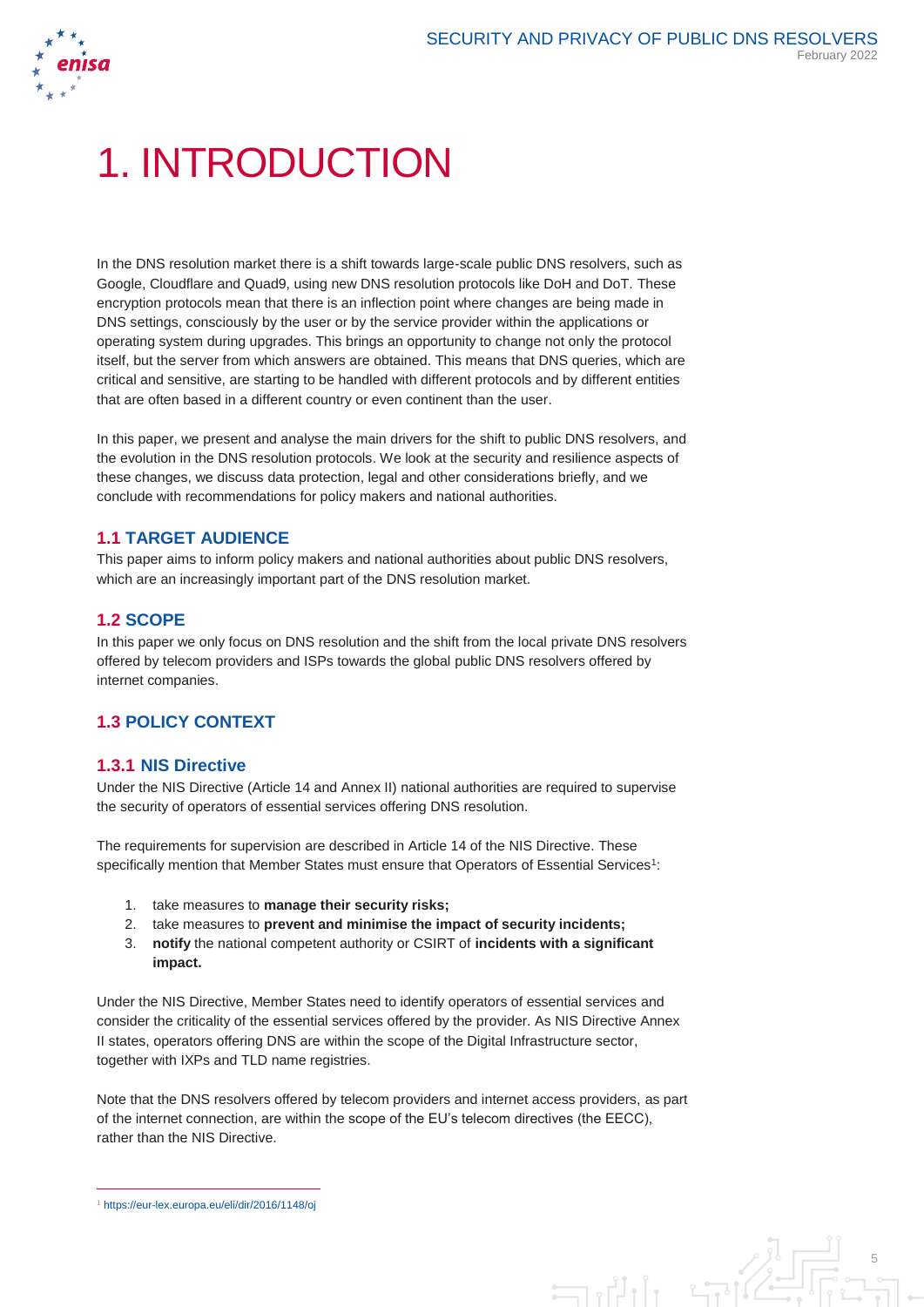

In several Member States, some of the larger public DNS resolvers have been identified as operators of essential services, depending on the number of users, their criticality, etc.

# **1.3.2 Cybersecurity package – DNS4EU**

At the end of 2020, the European Commission announced a new cybersecurity strategy, introducing a package of new cybersecurity initiatives, including legislative proposals but also initiatives by the Commission. One of the elements of the new strategy is the so-called DNS4EU proposal.

DNS4EU aims to establish a public European DNS resolver service that offers an alternative to the public DNS resolvers that currently dominate the market (which are mostly US-based internet companies). DNS4EU aims to be transparent and in line with the latest security, data protection and privacy-by-design standards and rules by default. DNS4EU will be part of the European Industrial Alliance for Data and Cloud.

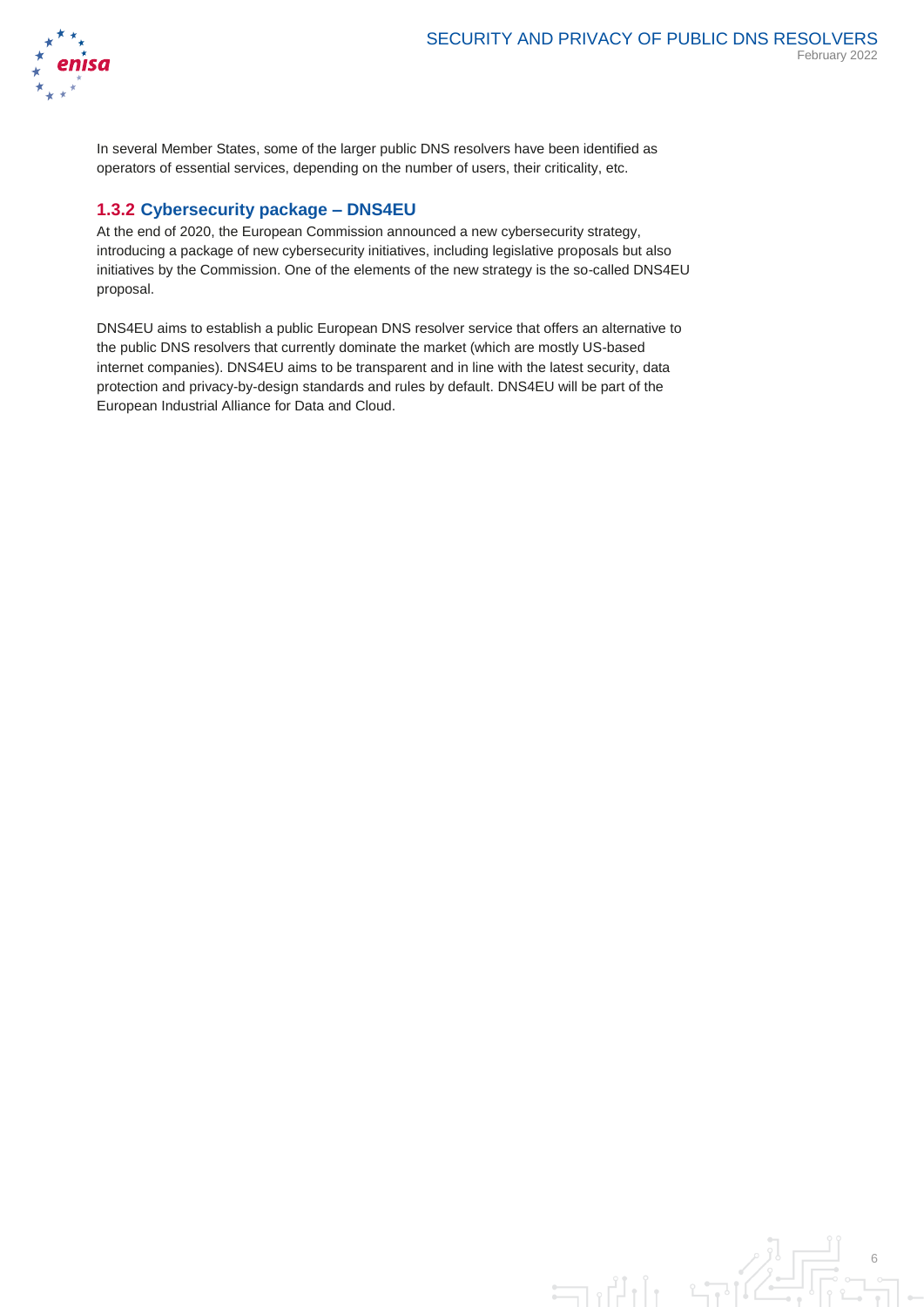

# 2. DNS RESOLUTION MARKET

In this section we take a look at the DNS resolution market, how it is shifting and what are the drivers for these shifts. It should be noted that measuring market share of DNS resolvers presents a series of challenges, as relevant data are scarce, many resolvers do not publish relevant reports, and analysis is usually built upon sample datasets.

# **2.1 STATE OF PLAY OF THE DNS RESOLUTION MARKET**

In the last years there has been a shift away from the DNS resolution services provided by telecom providers, towards global players offering public DNS resolvers. These large global public DNS resolvers are growing in importance, handling an increasing number of DNS requests.

Please note that because DNS is a complex distributed system and because DNS queries can be resolved at many different layers, sometimes using a cache, it is not easy to get hard data about the DNS resolution market.

In 2020 Radu and Hausding published an article in an academic journal in which they measured market share using data from the OONI project<sup>2</sup> (Open Observatory of Network Interference). Their data taken in 2019 (see the pie chart below) confirms that Google has the largest share of the market by a substantial margin<sup>3</sup>, though it must be noted that the OONI data is limited to mobile devices and OONI probes.



#### **Figure 1:** Distribution of global DNS resolution traffic – OONI dataset (2019)

 $\overline{a}$ 

<sup>3</sup> Radu, R. and Hausding, M., 2020. Consolidation in the DNS resolver market–how much, how fast, how dangerous?. Journal of Cyber Policy, 5(1), pp.46-64

mili

<https://ooni.org/about/>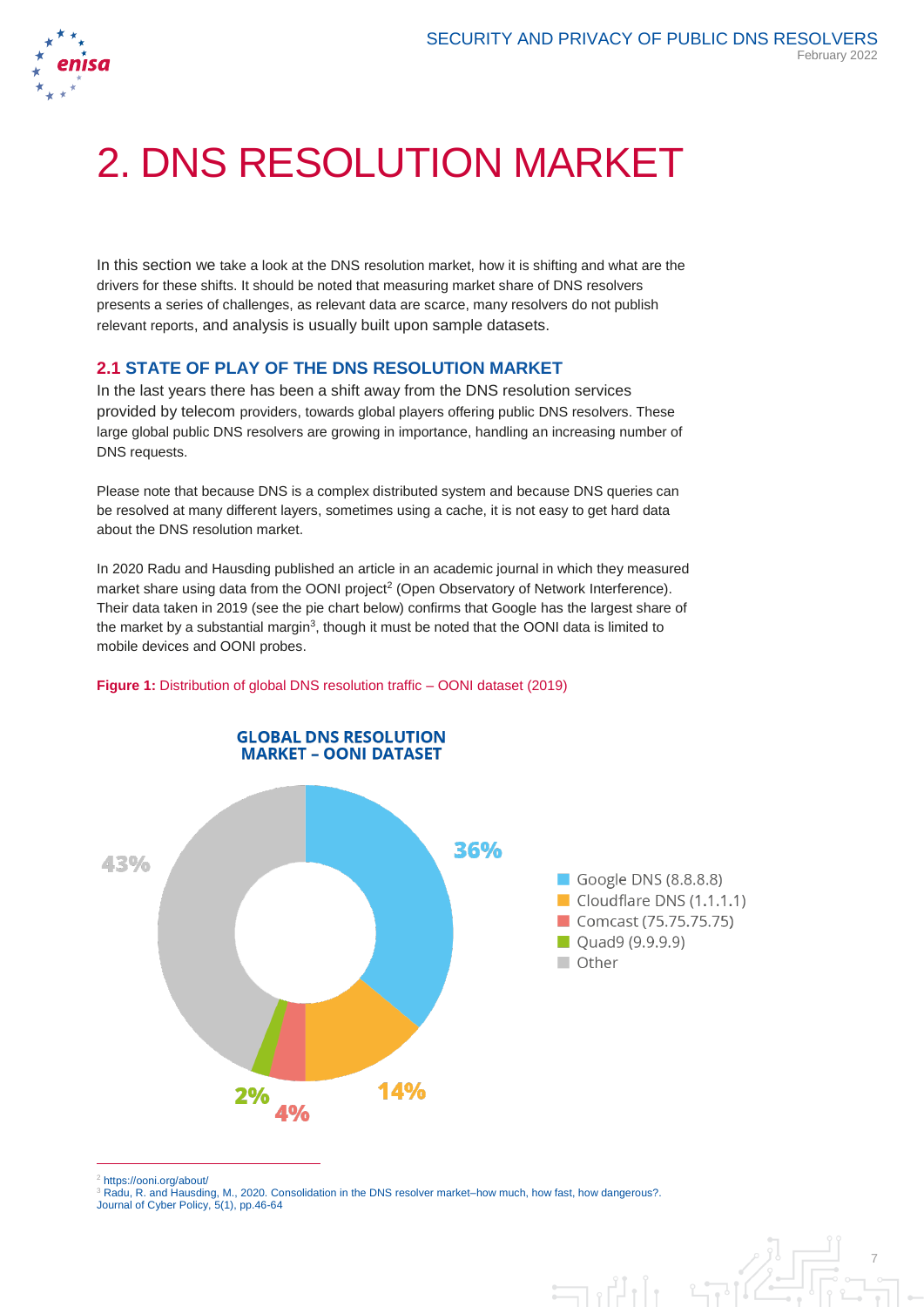# SECURITY AND PRIVACY OF PUBLIC DNS RESOLVERS February 2022



Based on the data collected, in 2019 half of the DNS requests were being resolved by two public resolvers, Google and Cloudflare. Both resolvers are owned by companies based in the USA, which has raised concerns about how these providers can be supervised regarding resilience and the protection of personal data.

Radu and Hausding also compare the data for 2019 with historical data from 2016, which shows that global public DNS resolvers are growing rapidly: Google DNS grew from 15% to 36% of the market, Cloudflare from 0% to 14% in just three years.

According to research done in 2020 and data based on the Open Observatory of Network Interference, almost half of the global DNS requests were resolved by two large-scale public DNS resolvers. This creates a significant dependency on the infrastructure of just two large organisations.

When looking at alternative methods to measure the market share of DNS resolvers, one can look also at APNIC<sup>4</sup>, the regional internet registry administering IP addresses for the Asia and Pacific regions. APNIC publishes a nearly real time report on DNS traffic based on their data and uses a larger and more diverse dataset than OONI. The market distribution, according to APNIC's much more recent dataset of October 2021, can be seen in Figure 2 below

**Figure 2:** Distribution of global DNS resolution traffic – APNIC dataset (October 2021)



#### **GLOBAL DNS RESOLUTION MARKET - APNIC DATASET**

The data form APNIC shows a somewhat different picture, with 65% of DNS requests being resolved by a resolver within the same Autonomous System as the user (their own internet access provider's DNS), while Google is resolving 16%, Cloudflare 2% and Open DNS 1% of the requests.

There are no established ways to accurately measure the distribution of DNS requests over the various DNS resolvers. Measuring methods are not straightforward, while many resolvers do not publish relevant reports.

<sup>4</sup> <https://www.apnic.net/about-apnic/>

 $\overline{a}$ 

8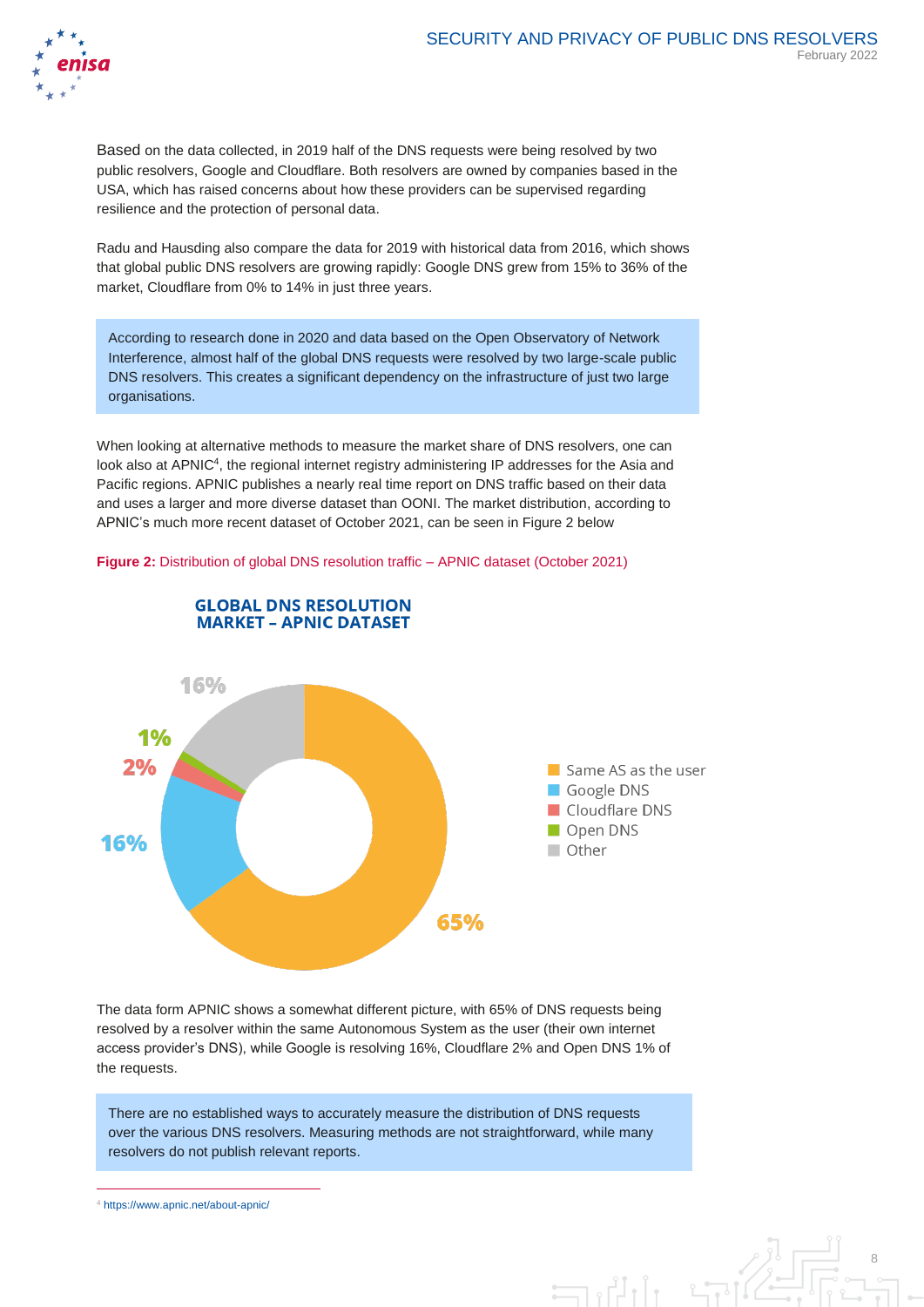

# **2.2 APPLICATIONS USING PUBLIC DNS RESOLVERS**

One of the public global DNS resolvers (Cloudflare) publishes statistics about where the DNS requests are coming from, in terms of devices and applications<sup>5</sup>. It must be noted that the data published by Cloudflare are possibly being combined with CDN data as well, in order to provide information about aspects not present in the DNS requests, such as user browser. Figure 3 shows data published by Cloudflare and captured in October 2021.





**Figure 4:** Distribution of bot vs human generated DNS resolution traffic – Cloudflare





<sup>5</sup> https://radar.cloudflare.com/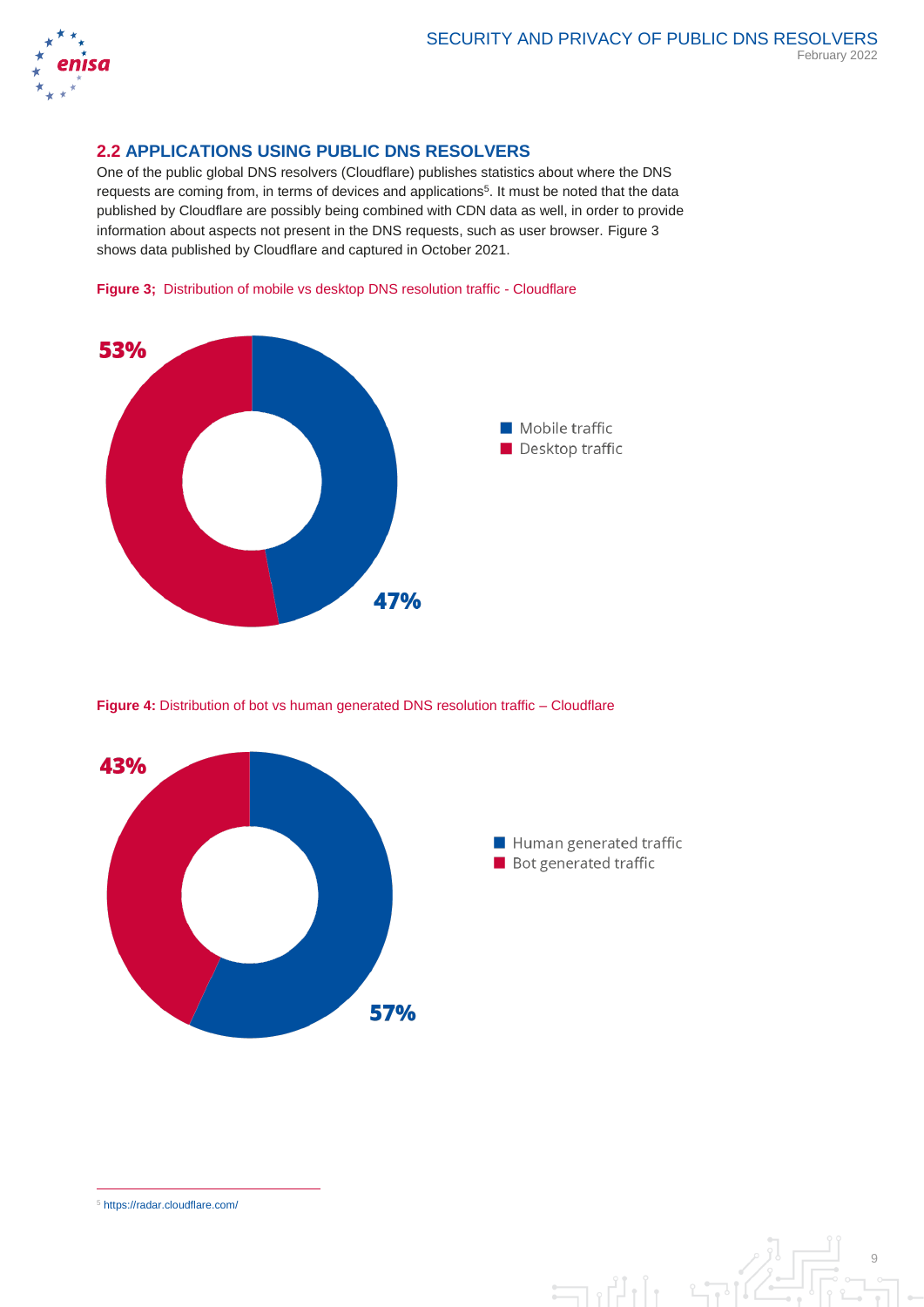



**Figure 5:** Distribution of DNS resolution traffic per browser - Cloudflare

More than half of the DNS requests come from mobile devices. Note that, especially on mobile devices, users may struggle to manually configure their DNS resolver.

Although the only data that could be gathered was from Cloudflare, this represents a significant share of the users of public DNS resolvers. It is worth noting that more than 50% of the requests originate from mobile devices, where users rarely go to lengths to manually change their DNS resolver. This indicates that in many cases DNS selection is based on the default configuration of the products that people use.

DNS resolver selection is in many cases based on the default configuration of applications and devices, rather than conscious user selection.

It must be noted that measuring the distribution of DNS requests over the various DNS resolvers presents significant challenges, hence the difficulty in obtaining more recent data on market share. In addition, as there are no established methods for accurately measuring this distribution, there is reliance on large-scale exercises performed by individual researchers.

Measuring the distribution of DNS requests over various applications, agents and devices presents difficulties. Such measurements could help researchers and organisations gain more insight around the DNS resolution market.

#### **2.3 DRIVERS CHANGING THE MARKET**

During desktop research and in-depth interviews with experts, we identified several drivers that are pushing the shift towards public DNS resolvers. These drivers range from user-related preferences or concerns to incentives or the limitations of larger organisations. We present the main drivers identified by our analysis in the following table.

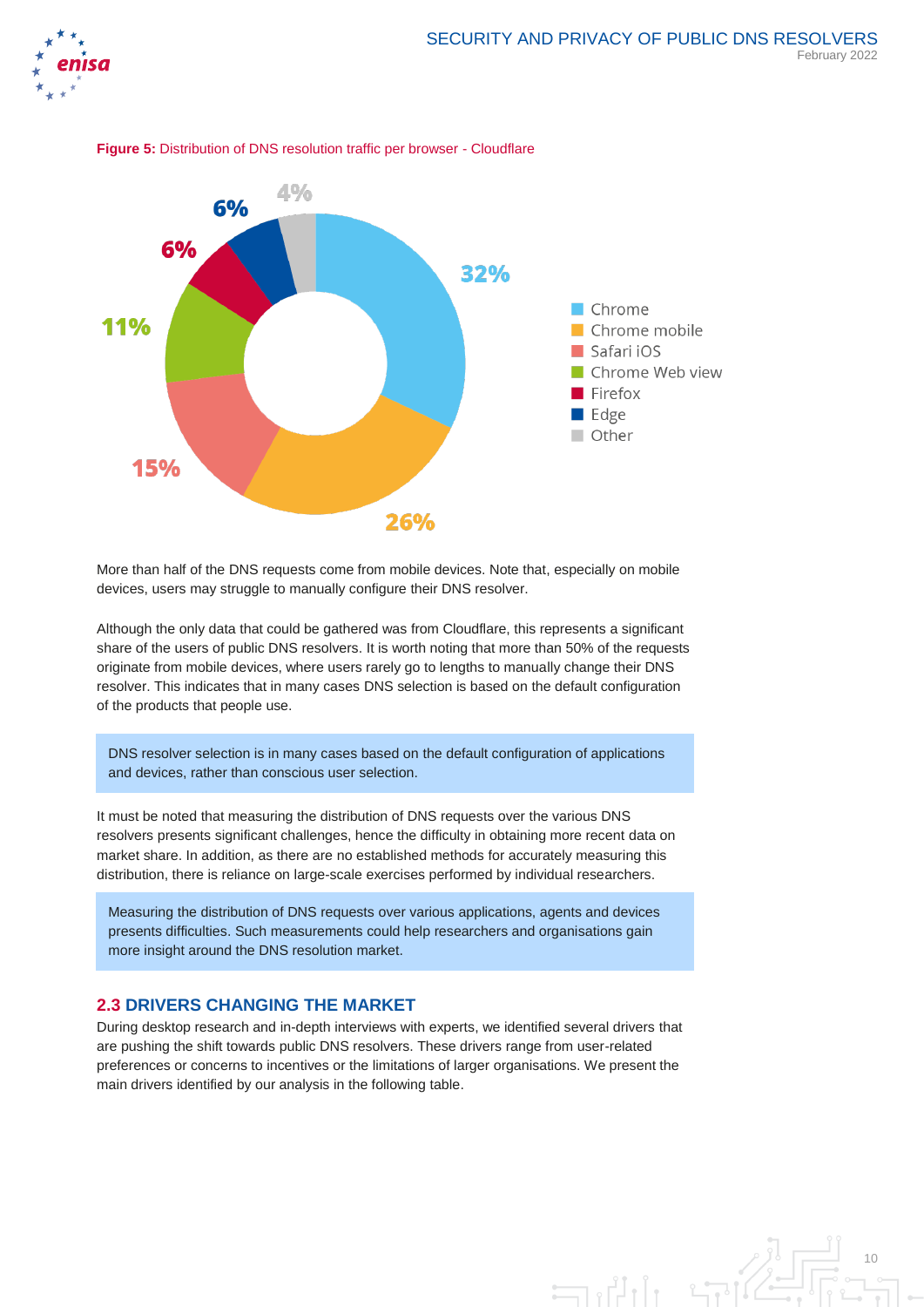

与动行 导论

# **Table 1:** Drivers for the shifts in the market

| <b>Drivers for the shift</b>                                                                  | <b>Explanation</b>                                                                                                                                                                                                                                                                                                                                                                                                                                                          |
|-----------------------------------------------------------------------------------------------|-----------------------------------------------------------------------------------------------------------------------------------------------------------------------------------------------------------------------------------------------------------------------------------------------------------------------------------------------------------------------------------------------------------------------------------------------------------------------------|
| Encryption offered by the new<br>players or protocols                                         | The added encryption offered by the new players and by the new protocols<br>is attracting users towards public DNS resolvers. The underlying reasons<br>for end user interest in encryption are many fold. These range from critical<br>revelations concerning privacy and surveillance being made public, to<br>concerns about easy-to-use network snooping tools on local networks or<br>the fear that financial services sessions can be hijacked via DNS<br>corruption. |
| Avoidance of national blocking<br>policies or restrictions                                    | As national blocking policies and geographic restrictions are becoming<br>more prevalent, there is a significant increase in the desire to avoid them<br>and view blocked online content (such as geographically restricted<br>entertainment, file sharing, and sports)                                                                                                                                                                                                     |
| Data protection considerations                                                                | Customers have become more aware of data protection issues. They are<br>concerned about what happens to the information about their DNS requests<br>and many consider the global public resolvers as more transparent in that<br>regard compared to DNS resolution by their internet access providers.                                                                                                                                                                      |
| Service outage                                                                                | Sometimes customers switch to global public DNS resolvers because their<br>traditional DNS resolution service suffers an outage. After the outage is<br>resolved they often remain with the global public resolver.                                                                                                                                                                                                                                                         |
| Service performance or latency                                                                | Sizable public DNS resolvers usually have large numbers of nodes around<br>the world and so are able to offer users lower latency by load-balancing the<br>traffic and sending requests to the nearest available node. There are cases<br>though where the DNS infrastructure of the internet access provider is much<br>closer to the client and thus can offer the user higher performance.                                                                               |
| Value added services that can be<br>offered - such as security<br>blocking and family filters | Public DNS resolvers can offer value-added services on top of the usual<br>DNS resolution, ranging from family filters and parental controls to security<br>blocking to protect customers from phishing, scams, malicious websites,<br>etc. However, there are internet access providers that offer similar security<br>services to their clients.                                                                                                                          |
| Speed of adoption of newer<br>protocols                                                       | Traditional DNS resolvers at the telecom providers are perceived as being<br>slow with the adoption of new standards for DNS resolution.                                                                                                                                                                                                                                                                                                                                    |
| <b>Complexity and limited</b><br>incentives for traditional<br>providers of DNS resolution    | For telecom providers, DNS resolution is typically a 'free' service integrated<br>as part of the internet access service. Therefore, there is little financial<br>incentive for providers to invest in this service. At the same time DNS<br>resolution has become complex. Up until 2021 there were 281 relevant<br>RFCs on various aspects of DNS <sup>6</sup> and the number is growing very rapidly.                                                                    |
| Economies of scale for global<br>players                                                      | Telecom providers mostly operate within country borders, serving a<br>customer base in one country. This means they cannot operate on the scale<br>of global public DNS resolvers, which has an impact on the cost-efficiency<br>and quality of the services offered.                                                                                                                                                                                                       |
| Outsourcing or forwarding of<br>DNS queries by smaller ISPs                                   | Some smaller telecom providers are outsourcing or forwarding DNS<br>requests to global public DNS resolvers to save costs, to comply with GDPR<br>regulations, to access additional service features (blocklists, etc.) or simply<br>to decrease the complexity of their networks.                                                                                                                                                                                          |
| <b>Default configurations included</b><br>in applications such as browsers                    | Some applications, such as the Mozilla Firefox browser, have started to<br>configure their products to use global public DNS resolvers by default in<br>some regions.                                                                                                                                                                                                                                                                                                       |

<sup>6</sup> <https://www.statdns.com/rfc/>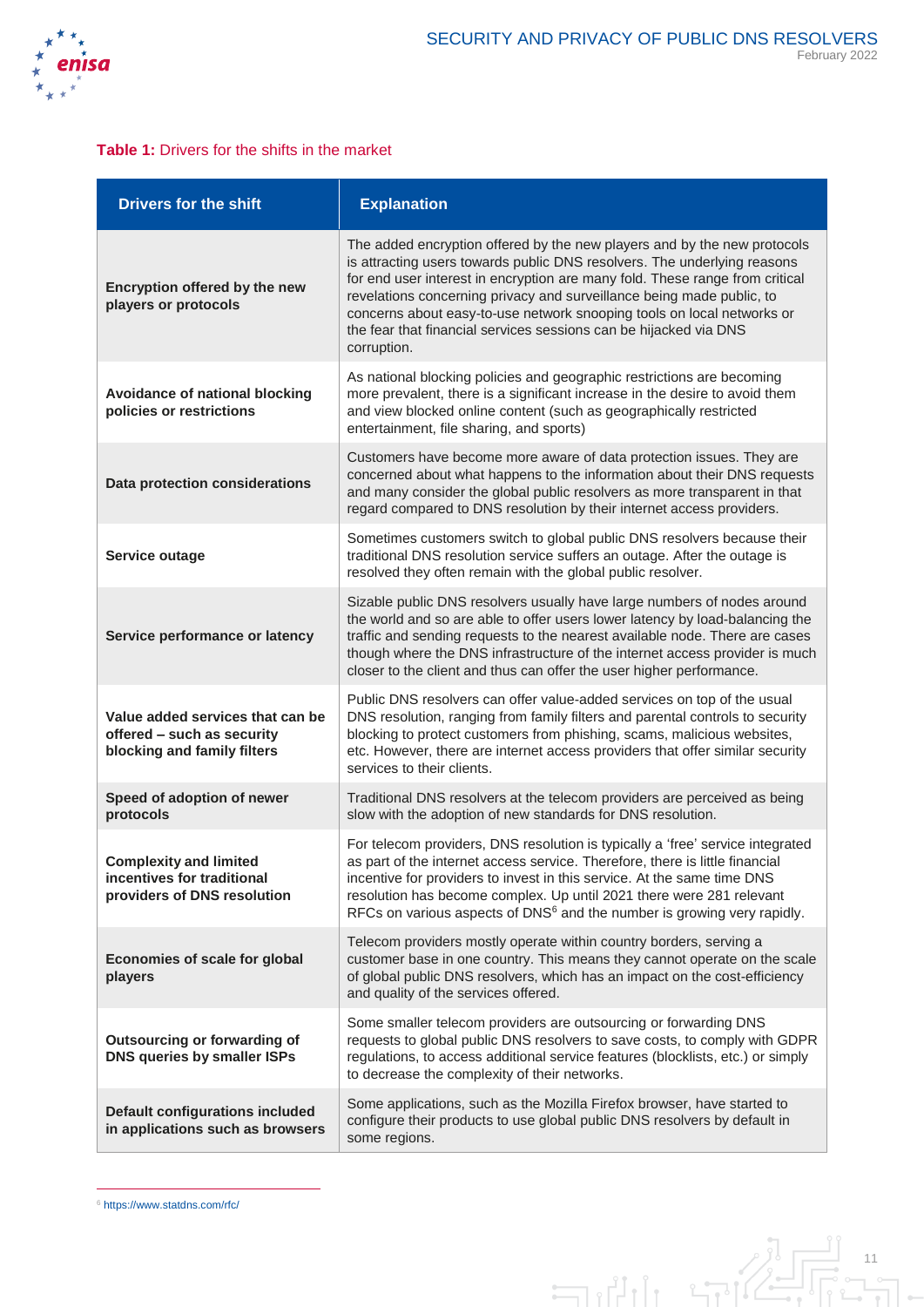

# 3. DNS RESOLUTION PROTOCOLS

When discussing the observed shift towards public DNS resolvers, it is important to present and analyse the various current and newer DNS security protocols, as these represent a significant security-related driver for this shift. In addition, the support of these protocols by the public DNS resolvers that were interviewed will be presented.

During the traditional DNS resolution process, the user queries are sent over the network to the DNS resolver of the internet access provider. In the majority of cases, these requests are sent in an unencrypted form over the network, leaving them open to sniffing or man-in-the-middle attacks. Recently however, two new protocols have been standardised that aim to remediate that:

- DNS over HTTPS (DoH)
- DNS over TLS (DoT)

In addition, other DNS resolution protocols are being developed and adopted, such as DNSCrypt, DNSCurve and Oblivious DoH (ODoH). In this section we look at current and future DNS security resolution protocols.

# **3.1 CURRENT AND UPCOMING DNS RESOLUTION PROTOCOLS**

# **3.1.1 DNS over HTTPS (DoH)**

DoH is a security protocol for DNS resolution over HTTPS. It aims to increase user privacy and security by preventing eavesdropping and manipulation through man-in-the-middle (MITM) attacks. It uses TLS as an underlying encryption layer to encrypt the DNS request between the client and the DNS resolver. For DoH to work, the client must have access to a DoH-compatible server that will answer the query.

There are three common usage scenarios for DoH.

- *Using DoH within an application, such as a browser*: this method originally bypassed the operating system's own DNS lookup configurations, as the application took over the name lookup process. The application may or may not try to use the local network resolver via DoH and may communicate with an off-network cloud resolver as a default. There is a shift, however, by operating systems (such as Windows and MacOS) to support DoH at the OS level.
- *Installing a DoH proxy on an organisation's own local name server inside the network, while leaving the existing DNS configurations in place for the operating systems on the network*: clients can continue using traditional DNS querying to the local name server which then gathers replies by sending them to DoH-capable servers on the Internet. This encrypts the query between the local nameserver ('forwarding cache') and the upstream DoH-capable recursive resolver, but does not encrypt the query between the client and the local forwarding cache. This provides encryption outside the shelter of the local network but trusts traffic inside the network to be secure without encryption.
- *Installing a DoH-capable upgrade on the DNS server residing on the local network, so that the operating system is configured to directly query a local DoH system*: That system can then either be a fully-recursive DNS server, or it can forward queries to an upstream

 $\exists$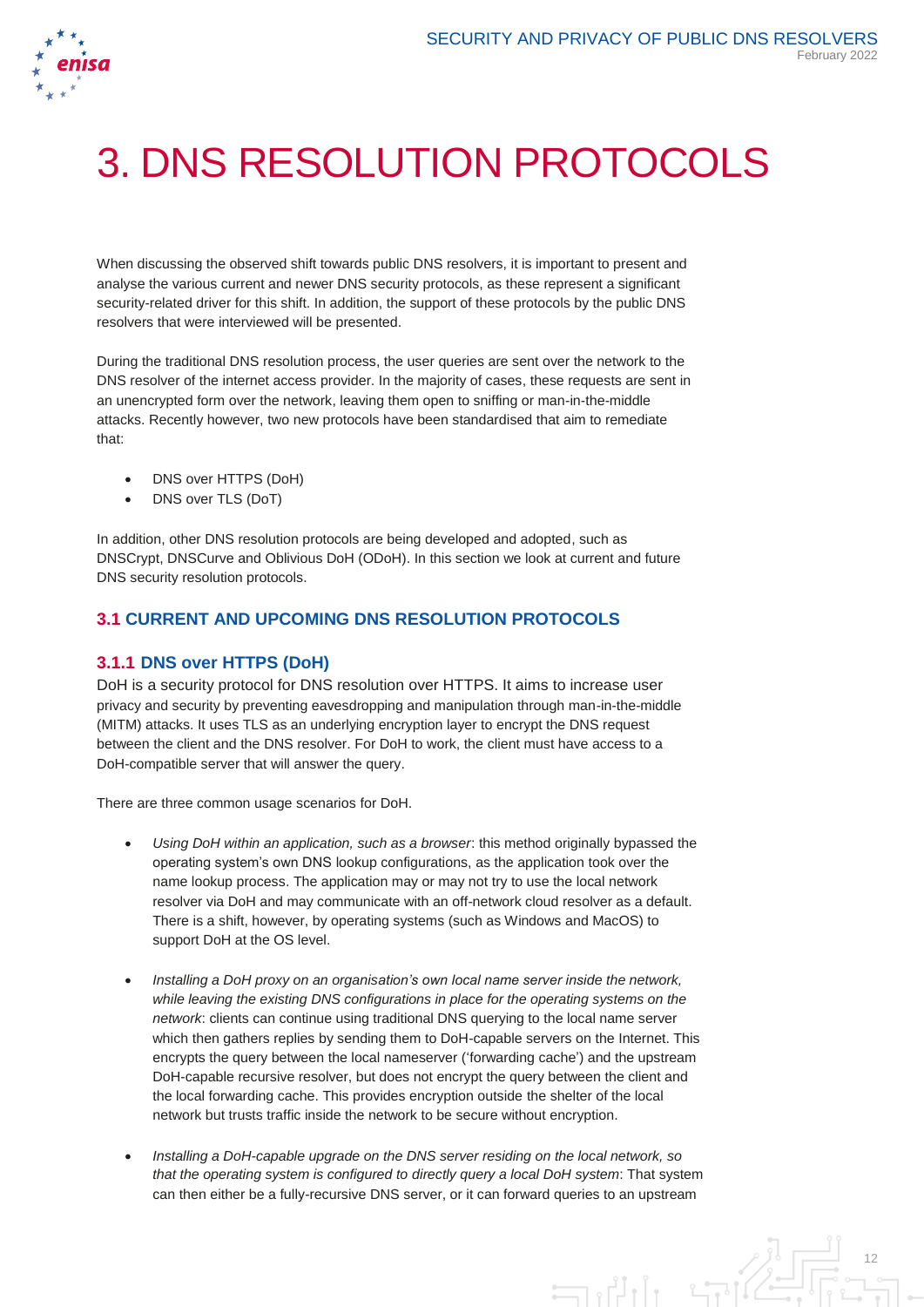

DoH-capable server. This would encrypt the traffic from the client to the local DNS server and, optionally, would encrypt it to the upstream cloud server if that configuration was chosen. If the local DNS server was DoH-capable but was a fully recursive resolver, queries to authoritative systems would be unencrypted.

#### **Advantages**

The main advantages of DoH can be summarised as follows:

- **Confidentiality - Encryption** by encrypting user DNS queries between the user device and the resolver, DoH can protect users against man-in-the-middle attacks. In comparison, traditionally DNS queries are sent in plain-text leaving them open to interception.
- **Protection from unauthorised access** the encryption of user DNS queries with DoH can protect sensitive information that could be sniffed by third-parties or the user's own internet service provider.

#### **Disadvantages**

The main concerns about using DoH are:

- **Disruption of cybersecurity controls and content filters** as DoH encrypts name resolution requests and 'hides' them in normal HTTPS traffic, it poses challenges for organisations or individuals who monitor or filter DNS requests to log or block access to malicious or inappropriate sites<sup>7</sup>. This is particularly important for organisation networks where system administrators use local DNS servers and DNS-based software for filtering and monitoring local traffic. Using external DoH in such cases would bypass these cybersecurity defences, rendering them useless<sup>8</sup>.
- **Difficulties in monitoring** by 'hiding' the DNS resolution traffic in HTTP data, DoH makes it hard to monitor DNS traffic. This is a disadvantage that can also be exploited by malwares (such as the Godlua malware<sup>9</sup>) that use this feature to evade monitoring and analysis of the traffic they produce.
- **Potentially revealing more information about the client DoH sessions naturally** have more information about the end user than standard DNS or DoT transactions. Browsers include significant 'fingerprint' data in HTTPS transactions, potentially allowing DoH service operators to consistently identify users based on those signature patterns. There are ways to minimise this fingerprint ability, but it is the case that HTTPS is a much more complex encapsulating protocol than either the legacy DNS or DoT, which creates more opportunity for risks to privacy.
- **Leaking of internal network information** when using DoH, the leaking of internal network information is possible when trying to resolve the domains of internal organisations. This happens because the browser initially attempts to contact the external DoH resolver, practically revealing the internal domain it is attempting to resolve.
- **Failure to inform user of issues** in cases where the name lookup process is not performed by the operating system, the application could fail to inform the user of any DoH issues, as the operating system's logging and alerting functions are not engaged.

انی ہے

<sup>7</sup>https://searchsecurity.techtarget.com/definition/DNS-over-HTTPS-DoH

<sup>8</sup> https://www.cyberonsecurity.no/2020/03/11/dns-over-https-doh/

<sup>9</sup> <https://www.bleepingcomputer.com/news/security/new-godlua-malware-evades-traffic-monitoring-via-dns-over-https/>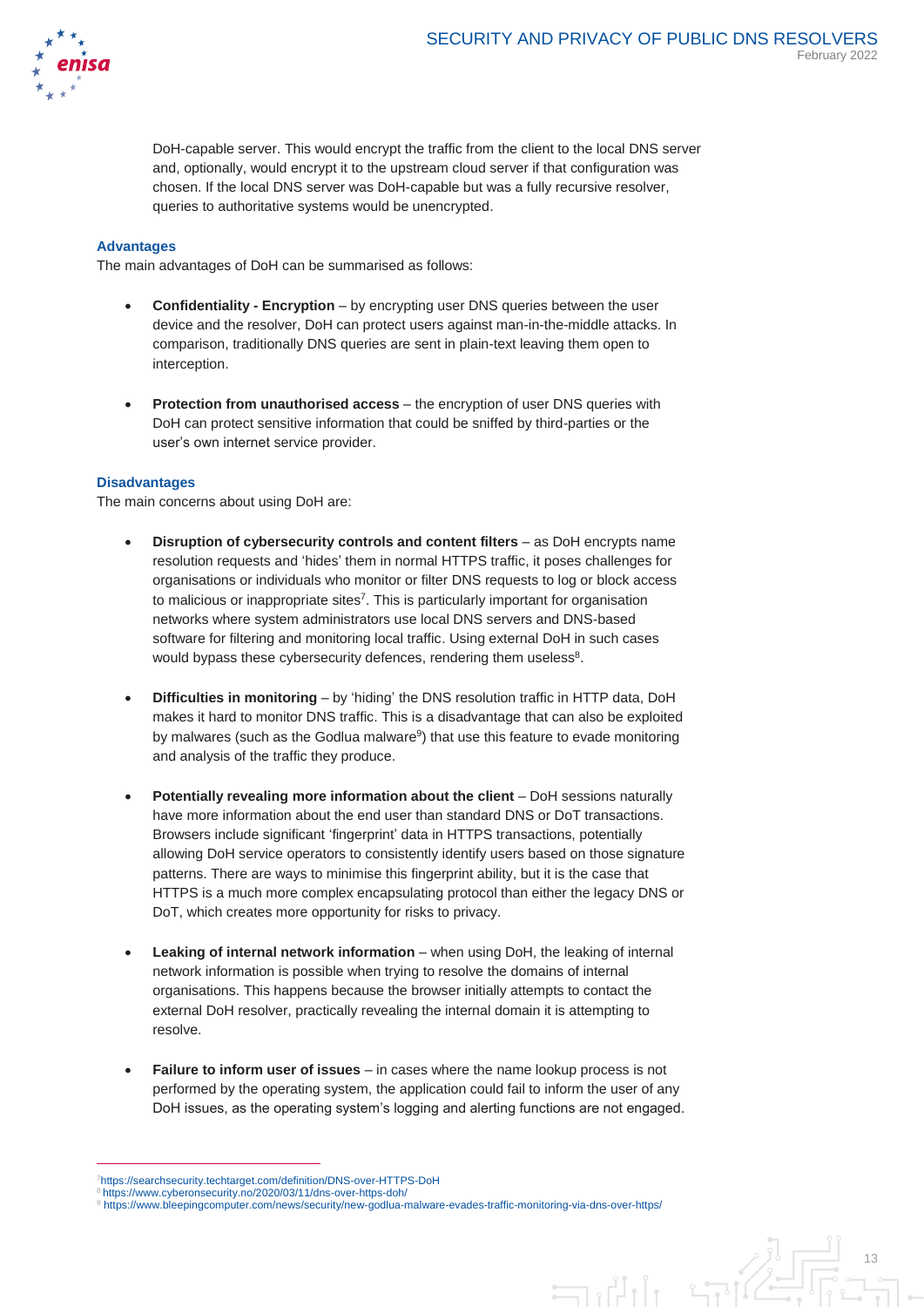

According to some of the interviewees, deployment of DoH is becoming increasingly more common.

As DoH becomes increasingly more common, its use with public DNS resolvers by users of organisations can disrupt the network security controls of these organisations and prevent them from monitoring and filtering malicious network traffic.

# **3.1.2 DNS over TLS (DoT)**

DoT is a security protocol for encrypting and wrapping DNS queries and replies through the TLS protocol. It aims to increase user privacy and security by preventing eavesdropping and manipulation through MITM attacks. So far, DoT has been implemented by Quad9, Google and Cloudflare, and is supported by most large resolvers.

At first glance, DoH and DoT look very similar as they both employ TLS for encrypting users' DNS queries. The most important difference between the two is the network port used for the DNS requests. DoT uses only port 853, while DoH uses port 443 which, as mentioned previously, is the port that is used for all other HTTPS traffic.

With a dedicated port, DoT traffic streams can be observed on the network and identified as DoT-based DNS, even though the content cannot be determined since the requests and responses are encrypted. With DoH on the other hand, DNS queries are hidden in other HTTPS traffic, as they all go through the same port. Disambiguating DoH traffic from other HTTPS traffic is difficult without deep-packet analysis, and may eventually become impossible.

#### **Advantages**

- **Confidentiality - Encryption –** the main advantage of DoT, as with DoH, is that it offers encryption of the DNS resolution data, improving security and user privacy.
- **Protection from unauthorised access –** similarly to DoH, the advanced protection of user DNS requests prevents malicious tampering that could take place by intercepting and modifying DNS queries or responses.

#### **Disadvantages**

- **Disruption of cybersecurity controls and content filters** as with DoH, the encryption of DNS requests with DoT prevents network administrators from viewing the requested domains and applying security blocklists. However, the use of a dedicated port by the protocol allows network administrators to monitor and block DNS queries, which is important for identifying and stopping abnormal network behaviour and malicious traffic.
- **Use of dedicated port –** DoT's observability is considered a significant weak point, as it can be blocked by network administrators who are seeking to manage malware or content on their networks. DoT provides an easily-blocked protocol, while DoH purposefully disguises itself amongst other HTTPS traffic, raising the stakes of any blocking actions.

This list of disadvantages helps explain the lack of enthusiasm amongst interviewees for DoT. It was not perceived as popular because of its inaccessibility to application developers, which makes ad-hoc adoption more difficult by developers who are not involved in the operating system. (Currently Apple iOS, Mac OS and Android support DoT, but only in their most modern versions). Many developers expressed a strong desire that the browser and application space

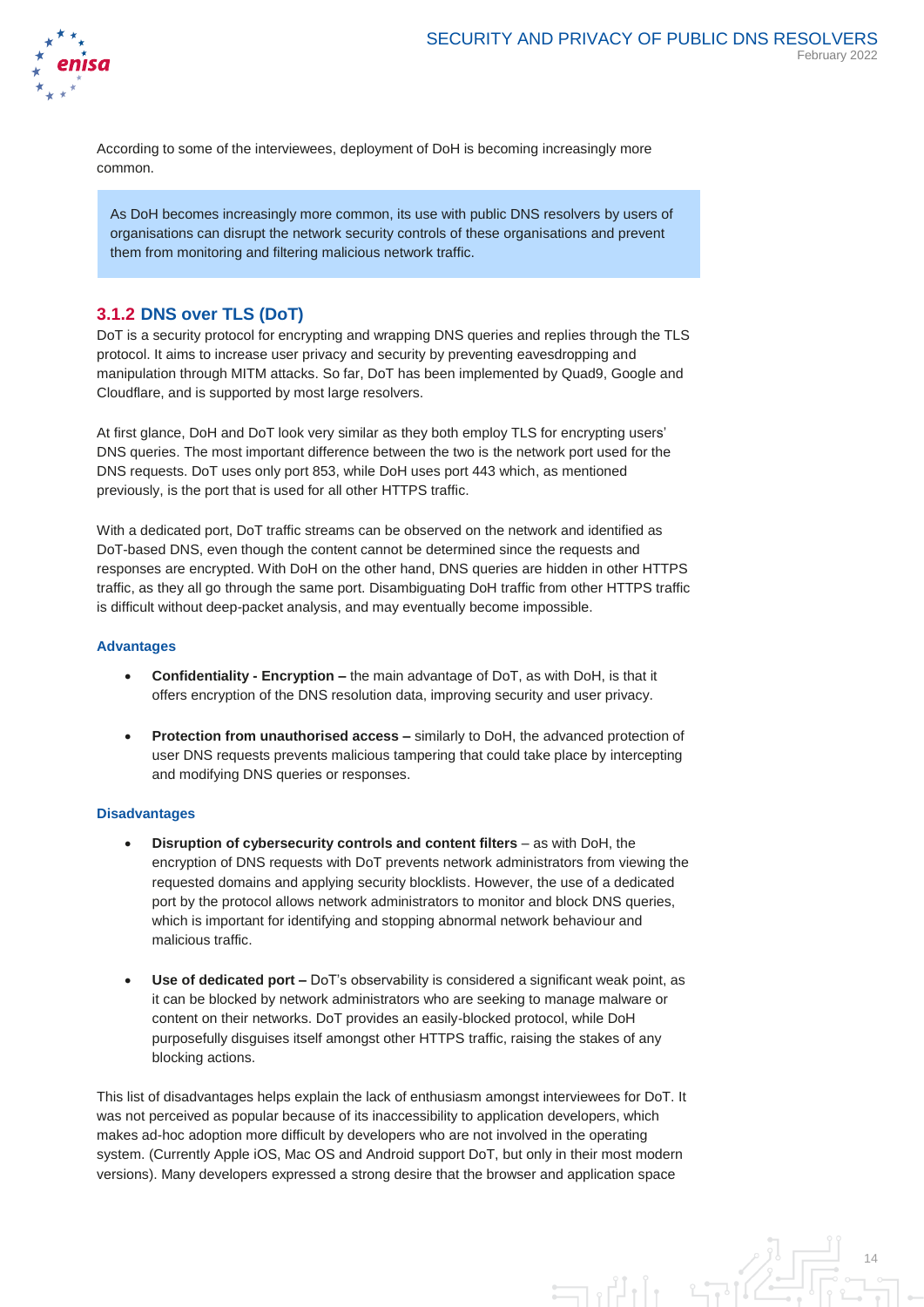

protect user privacy at all costs, but both perceived speed and difficulty of implementation, as well as potential blocking of the protocol, have made DoT a less-favoured solution than DoH.

It must be noted that significant work is being done in IETF on the specification of Discovery of Designated Resolvers (DDR) around adaptive DNS resolver discovery. This standard aims to allow clients to automatically upgrade unencrypted DNS connections to DoH or DoT, provided that this is supported<sup>15</sup>.

# **3.1.3 DNSCrypt**

DNSCrypt is a protocol that encrypts, authenticates and optionally anonymises the user's IP address, which prevents DNS spoofing. It uses cryptographic signatures to verify that responses originate from the chosen DNS resolver and have not been tampered with.

With DNSCrypt the client and the resolver initially generate a short-term key pair for preliminary communication. The client sends a non-authenticated request to the resolver. This request encodes the certificate versions supported by the client and the public identifier of the provider requested by the client. The resolver responds with a public set of signed certificates, which must be verified by the client using the resolver's public key.

Each certificate contains, apart from its basic parameters, a magic string (a number defined in code, activating otherwise hidden functionality<sup>10</sup>) that the client must prefix its queries with in order for the resolver to know which certificate to use. The DNS queries are then encrypted using the resolver's public key, the client magic string and its public key. Using the client's public key, the certificate and the corresponding secret key, the resolver verifies and decrypts the query and finally encrypts the response using the same parameters.

DNSCrypt has been adopted by several DNS resolvers<sup>11</sup>.

#### **Advantages**

- **Confidentiality - Encryption –** As with DoH and DoT, DNSCrypt offers encryption of the DNS resolution data, thus protecting user queries.
- **Client anonymisation –** DNSCrypt has the option to hide the user's IP address from the servers. By doing so, it not only protects the data containing the user's online activity, it also anonymises the user as well.

#### **Disadvantages**

• **Not submitted to IETF** –The main disadvantage of DNSCrypt is that it is yet to be submitted to IETF<sup>12</sup> for review. As a result, it has not been peer-reviewed and tested by experts, and the work to keep the protocol current with other DNS standards has lagged significantly.

#### **3.1.4 DNSCurve**

DNSCurve is a secure protocol designed for DNS, using 256-bit elliptic-curve cryptography (estimated by NIST to be equivalent to about 3072-bit RSA). It uses per-query public key cryptography, and 96-bit nonces to protect against replay attacks<sup>13</sup>. In contrast to other encrypted DNS protocols that encrypt the traffic between the client and the resolver, DNSCurve

 $\exists$ 

<sup>10</sup> https://en.wikipedia.org/wiki/Magic\_string

<sup>11</sup> https://en.wikipedia.org/wiki/DNSCrypt#Deployment

<sup>12</sup> https://dnscrypt.info/faq

<sup>13</sup> https://en.wikipedia.org/wiki/DNSCurve#Implementations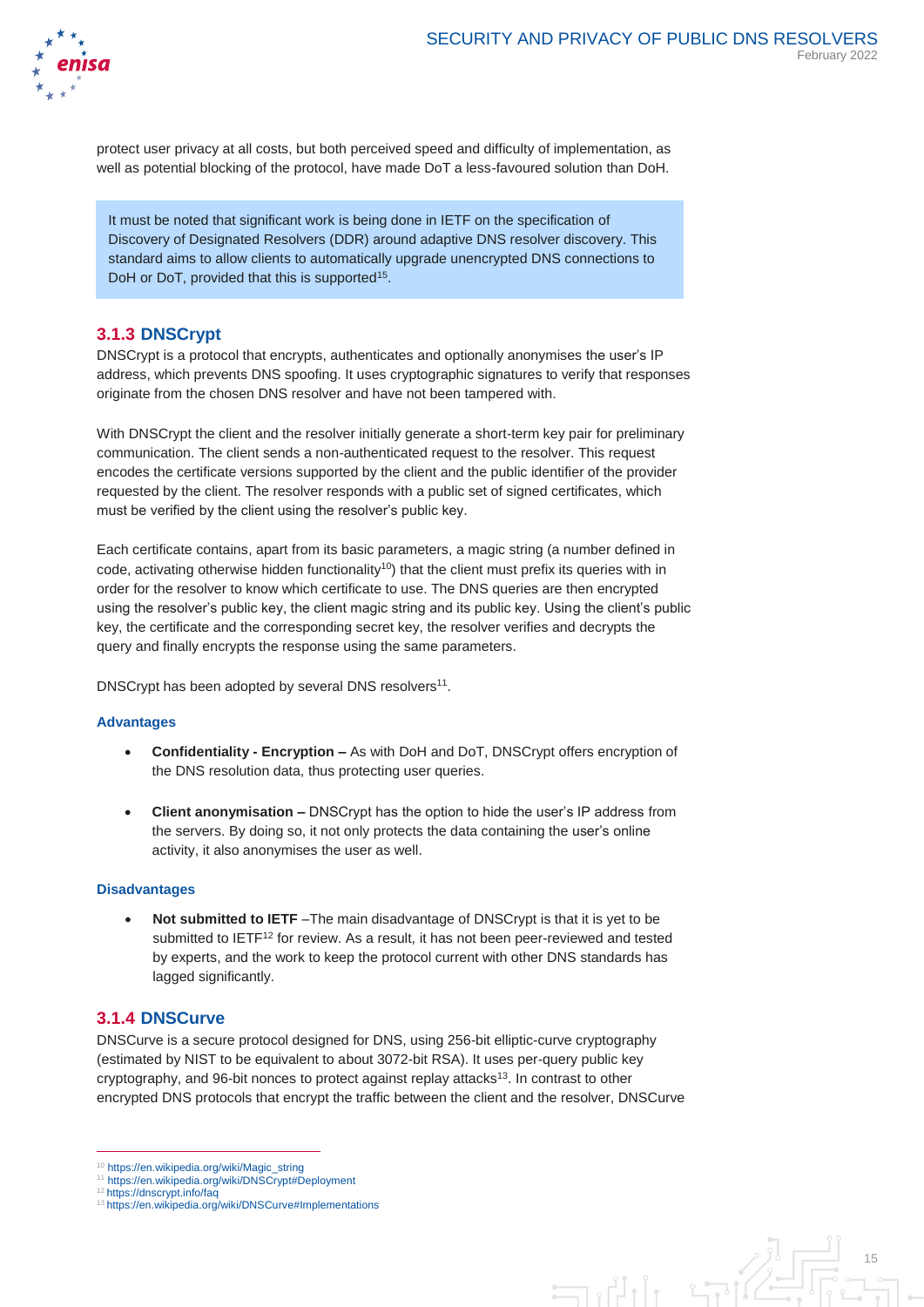

only encrypts the DNS traffic between resolvers and authoritative servers, with the public key of the authoritative server being placed in DNS records.

There are certain similarities between DNSCurve and DNSCrypt, such as they both use the same cryptography mechanism and the same magic string for the DNS answer. The main difference, however, is that DNSCurve is established between the resolver and the authoritative server, while DNSCrypt sits between the client and the resolver<sup>14</sup>. In that respect, it operates with the resolver sending a packet to the server with a DNSCurve public key, a nonce and the encrypted query. The encryption is done using the private key from the resolver and the public key from the server. The response from the server contains the nonce and the encrypted answer for the query.

#### **Advantages**

- **Confidentiality - Encryption**  compared to traditional DNS resolution, DNSCurve offers data confidentiality by encrypting the user's DNS request.
- **Integrity** traditional DNS offers some minimal protection but a patient attacker can sniff and forge DNS records. With DNSCurve this is prevented by using cryptographic authentication.
- **Availability** traditional DNS offers no protection against denial of service (DoS) by an attacker sending several forged packets per second. DNSCurve recognises and discards forged DNS packets, providing some protection.

#### **Disadvantages**

• **Limited support** – As of 2021, there is limited support of the protocol by public DNS resolvers. OpenDNS started to support DNSCurve in 2010<sup>15</sup>, but no other significant DNS provider is using it<sup>16</sup>.

### **3.1.5 ODoH**

Oblivious DNS over HTTPS, or ODoH, is a new proposed standard being developed by IETF, for DNS that separates information about client IP addresses from the queries those clients send. This means that both pieces of data (IP address & query) cannot be seen by any one organisation at the same time. It has been hailed by Cloudflare, who say it could help in closing privacy holes in DNS.

Cloudflare has been quoted as saying "*Until there is wider deployment among Internet service providers, Cloudflare is one of only a few providers to offer a public DoH or DoT service. This has raised two main concerns […] One concern is that the centralization of DNS introduces single points of failure (although, with data centres in more than 100 countries, Cloudflare is designed to always be reachable). The other concern is that the resolver can still link all queries to client IP addresses*" 17 .

ODoH aims to solve such issues by adding public key encryption and a network proxy to separate user IPs and DNS requests. These two elements ensure that only the user has access to both DNS messages and their own IP address simultaneously.

There are three key features in ODoH<sup>18</sup>:

<span id="page-16-0"></span>1. the target resolver only sees the query and proxy's IP address;



<sup>14</sup> https://dnscurve.io/faq/

<sup>15</sup> https://umbrella.cisco.com/blog/opendns-dnscurve

<sup>16</sup> https://en.wikipedia.org/wiki/DNSCurve#Implementations <sup>17</sup> https://www.cyberscoop.com/cloudflare-odoh-ech-opaque-doh-dot/

<sup>18</sup> https://blog.cloudflare.com/oblivious-dns/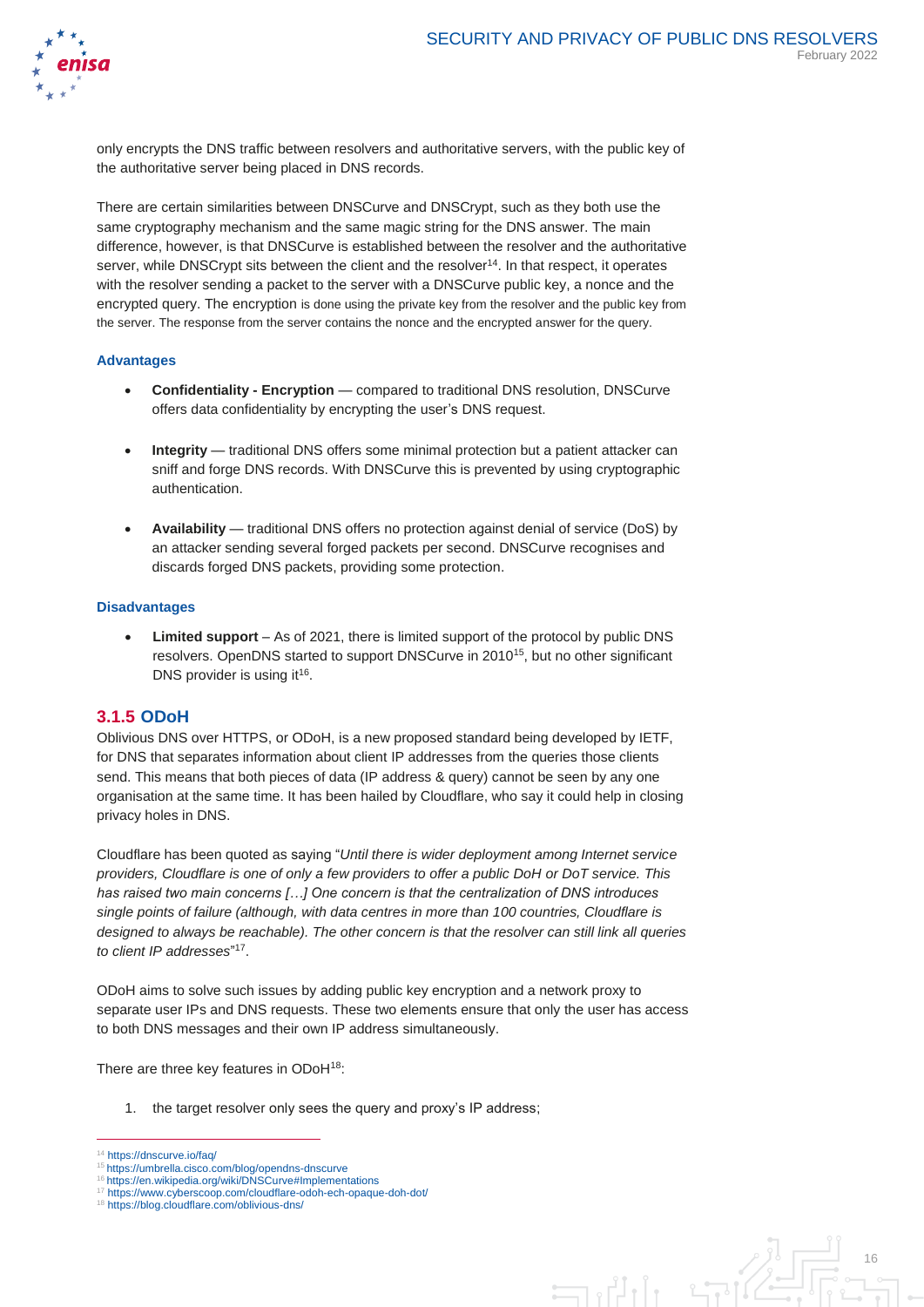

- 2. the proxy cannot see the DNS message, neither request nor reply;
- 3. only the intended resolver can read the query content and respond.

#### **Advantages**

- **Confidentiality – Encryption** As with other encrypting DNS protocols, ODoH offers data confidentiality by encrypting the user DNS request as it is sent to the DNS resolver.
- **User Privacy** ODoH improves user privacy, while also maintaining the security and integrity of the queries. So long as there is no collusion between proxy and the target, an attacker can only succeed if both proxy and target are compromised<sup>[18](#page-16-0)</sup>.

#### **Disadvantages**

• **Increased Complexity** – One of the main drawbacks of this protocol is the increased complexity which also adds fragility, as instead of one server in the chain of DNS recursive resolution, ODOH requires two servers – the proxy and the target. These by definition will have to be on separate networks run by two separate (possibly competing) operators, doubling the risk profile of recursive DNS flowing through those systems. Additionally, any problems relating to DNS will be extremely challenging to solve as there will be unclear demarcations of responsibility in the resolution chain, and the end user will need to understand some of the complexities in order to even start to diagnose any problems.

DNS is becoming increasingly complex, as new protocols are constantly being introduced. This is a complexity barrier that could discourage new smaller-scale public DNS resolvers from entering the market, thus leaving users with a choice of only a few large resolvers.

#### **3.2 OTHER SECURITY FEATURES OF PUBLIC DNS RESOLVERS**

Apart from the various DNS resolution protocols, public DNS resolvers usually offer additional security features that aim to enhance security and offer more customised services to users. These additional security features are usually in the form of blocking packages that allow for a more secure online experience, such as the protection of children and the blocking of malicious content.

According to interviewees, there are several ways for a resolver to develop their security blocklists. Smaller scale public DNS resolvers usually tend to prefer commercial threat feeds, while large scale public DNS resolvers might have the capacity and resources to complement such commercial threat feeds with in-house threat intelligence, based also on the huge amount of DNS requests they process daily.

In the table below, we present an overview of the different security features and DNS resolution protocols supported by some of the DNS resolvers in the market.

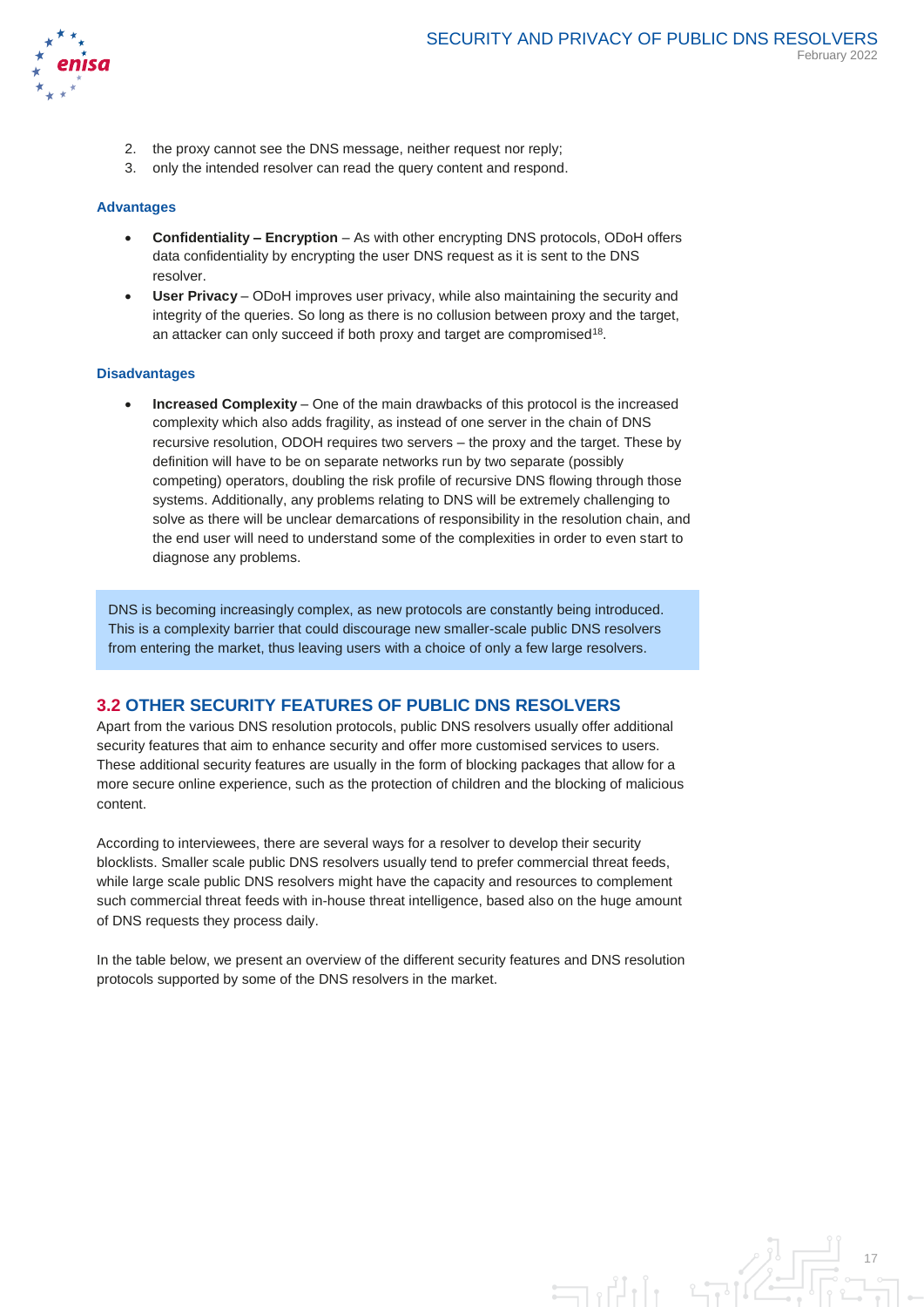

| <b>DNS</b><br><b>Provider</b>                          | <b>Nodes</b> | <b>DNSSEC</b> | <b>DNS</b><br>over<br><b>TLS</b> | <b>DNS over</b><br><b>HTTPS</b> | <b>DNSCrypt<sup>19</sup></b> | <b>DNSCurve</b> | <b>Additional Security</b><br><b>Features</b>                                                                                                                                                                                                                                                                  |
|--------------------------------------------------------|--------------|---------------|----------------------------------|---------------------------------|------------------------------|-----------------|----------------------------------------------------------------------------------------------------------------------------------------------------------------------------------------------------------------------------------------------------------------------------------------------------------------|
| Cloudflare <sup>2021</sup>                             | 250          | Yes           | <b>Yes</b>                       | Yes                             | <b>No</b>                    | <b>No</b>       | Normal: only DNS<br>÷,<br>resolution<br>Security: malware and<br>$\blacksquare$<br>phishing protection<br>- Family: malware, phishing<br>and adult content                                                                                                                                                     |
| <b>CIRA</b><br><b>Canadian</b><br>Shield <sup>22</sup> | 3            | Yes           | Yes                              | Yes                             | <b>No</b>                    | <b>No</b>       | Private: only DNS<br>$\blacksquare$<br>resolution<br>Protected: malware and<br>$\blacksquare$<br>phishing protection<br>Family: blocks adult<br>$\blacksquare$<br>content                                                                                                                                      |
| Google <sup>23</sup>                                   | 296          | Yes           | <b>Yes</b>                       | <b>Yes</b>                      | <b>No</b>                    | <b>No</b>       | Offers no blocking<br>$\blacksquare$                                                                                                                                                                                                                                                                           |
| <b>OpenDNS</b><br>(CISCO) <sup>24</sup>                | 37           | Yes           | <b>No</b>                        | <b>Yes</b>                      | Yes                          | <b>Yes</b>      | Family shield: blocks adult<br>$\blacksquare$<br>content<br>Home: customisable<br>$\blacksquare$<br>filtering set by user<br>Home VIP: home package<br>$\blacksquare$<br>and one-year use of stats<br>and optional allow-list<br>Umbrella Prosumer:<br>$\blacksquare$<br>protects personal laptops<br>anywhere |
| Quad $9^{25}$                                          | 162          | Yes           | <b>Yes</b>                       | Yes                             | <b>Yes</b>                   | <b>No</b>       | Blocks malicious domains<br>$\overline{\phantom{a}}$<br>Has optional non-filtered<br>$\blacksquare$<br>service                                                                                                                                                                                                 |

#### **Table 2:** DNS protocols and other security features supported by public DNS resolvers (October 2021)

Based on the information presented in the table above, the following observations can be made.

- There is significant variance in the number of nodes that public DNS resolvers use. This is affected by their intended coverage – for example Canadian Shield is mostly aimed at Canadian citizens – but also by taking advantage of their already established infrastructure that supports their other core services – Google and Cloudflare already have a significant number of datacentres around the world
- There is a significant difference in the number and type of additional security features offered by various DNS resolvers. Some choose to offer no blocking at all, like Google, while others offer a variety of protection packages for family, home and children, some of which even require a paid subscription
- It is worth noting that DoH is supported by every one of the public DNS resolvers interviewed, while newer protocols like DNSCrypt and DNSCurve are currently supported only by OpenDNS (for both DNSCrypt and DNSCurve) and Quad9 (for DNSCrypt). The support of DNS protocols by major DNS resolvers usually plays a significant role in their community expansion, research and evolution.

 $\exists$ 

 $\overline{a}$ 

- <sup>22</sup> <https://www.cira.ca/cybersecurity-services/canadian-shield/> <sup>23</sup> <https://developers.google.com/speed/public-dns/docs/intro>
- <sup>24</sup> <https://www.opendns.com/data-center-locations/>

<sup>25</sup> <https://www.quad9.net/support/faq/>

<sup>19</sup> <https://dnscrypt.info/public-servers/>

<sup>20</sup> <https://www.cloudflare.com/network/>

<sup>21</sup> <https://developers.cloudflare.com/1.1.1.1/>

<https://support.opendns.com/hc/en-us/articles/360038086532-Using-DNS-over-HTTPS-DoH-with-OpenDNS>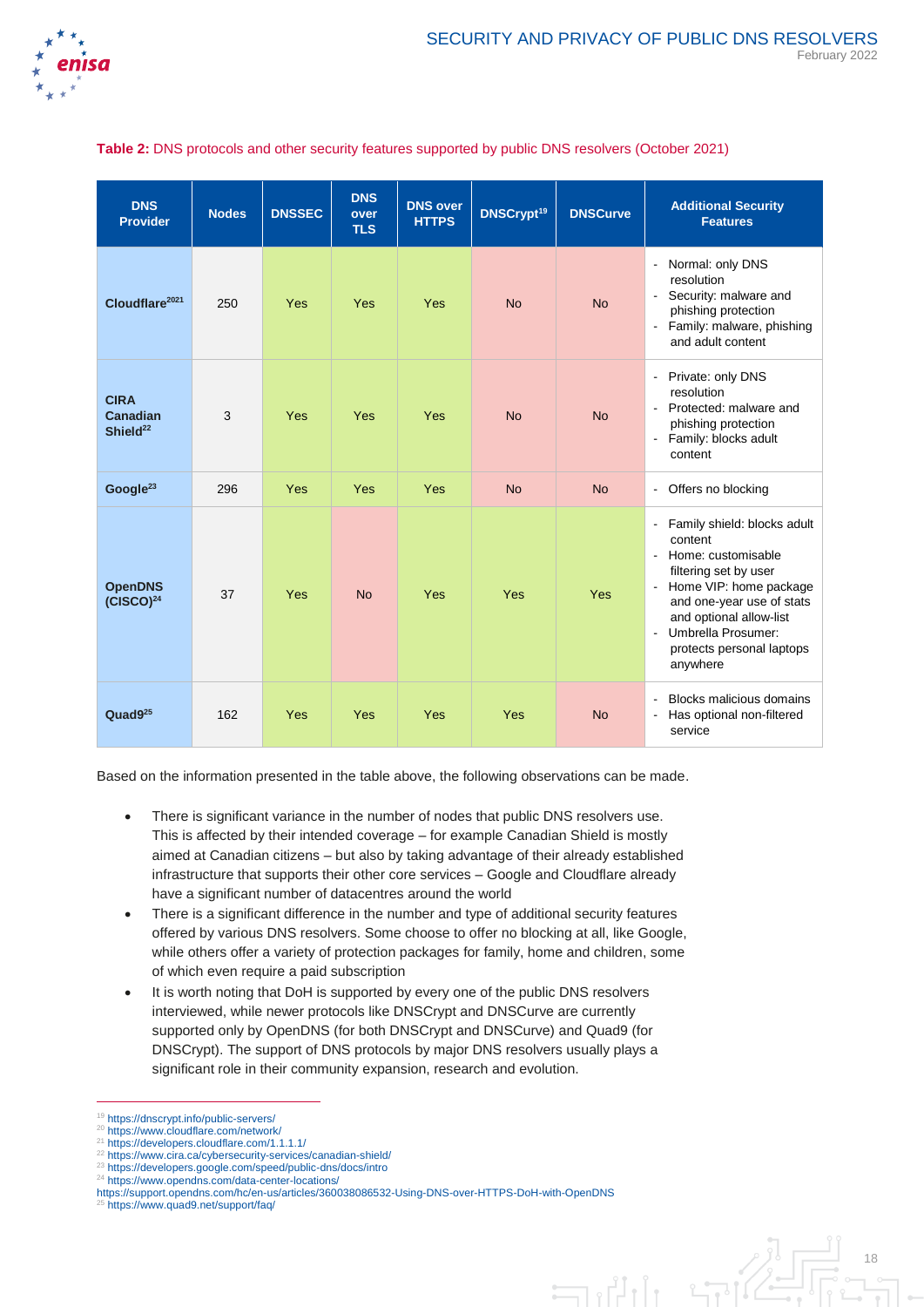

# 4. SECURITY AND DATA PROTECTION

The DNS protocol hasn't been created with security built-in and there have been frequent cyberattacks on DNS in the past. Most organisations report having experienced a cyberattack on their DNS infrastructure<sup>26</sup>. Public DNS resolvers also get targeted.

In 2016, DNS provider Dyn experienced a series of DDoS attacks caused by the Mirai botnet. The attack rendered several Internet platforms and services unavailable in Europe and North America. Websites affected included sites such as Airbnb, Twitter, and the Swedish Civil Contingencies Agency (MSB). The attack on Dyn came in several waves, causing outages of several hours spread out over the day<sup>27</sup>. It is important to note that Dyn is an authoritative DNS resolver and not a recursive resolver, but the impact of the attack underlines the criticality of DNS infrastructure.

Traditional DNS resolution, as provided by telecom providers and internet service providers, is unencrypted, offering no protection for the customer's DNS requests and responses. Often they do not support newer DNS protocols.

The public DNS resolvers, on the other hand, offer security protocols, like DoH or DoT (see previous section) which encrypt DNS queries, protecting user traffic<sup>28</sup><sup>29</sup>. Combined with the additional security features that some public DNS resolvers offer, such as blocking lists for malware, phishing domains, family protection, this creates a compelling package for users who want fast and secure or private DNS resolutions.

# **4.1 SECURITY AND RESILIENCE**

In this section we discuss the different security and resilience advantages and drawbacks of the market shift towards public DNS resolvers.

### **4.1.1 Encrypted protocols (better privacy, better security)**

A key benefit of the move towards global public DNS resolvers is the fact that they support DNSSEC and encrypted DNS protocols like DoH and DoT. Encryption protects the integrity, authenticity and privacy of the DNS requests and this prevents a number of cyberattacks such as network sniffing, man-in-the-middle attacks and redirection to malicious domains<sup>30</sup>. So there are clear security benefits.

It should be noted that the privacy benefits of encrypting the DNS protocol are currently limited, as much of the information that is being encrypted leaks to the internet access providers via other means. For example, most of the internet websites today use TLS/HTTPS and in the TLS/HTTPS handshake the website domain name is also sent to the server in clear text (Server Name Indication tag at the beginning of the TLS handshake). This means that encrypting the

<sup>29</sup> https://whatismyipaddress.com/switch-dns



<sup>26</sup> https://www.efficientip.com/news/idc-dns-threat-report-2020/

<sup>&</sup>lt;sup>27</sup> https://en.wikipedia.org/wiki/DDoS\_attack\_on\_Dyn<br><sup>28</sup> https://www.howtogeek.com/664608/why-you-shouldnt-be-using-your-isps-default-dns-server/

<sup>30</sup> https://www.cloudflare.com/learning/dns/what-is-1.1.1.1/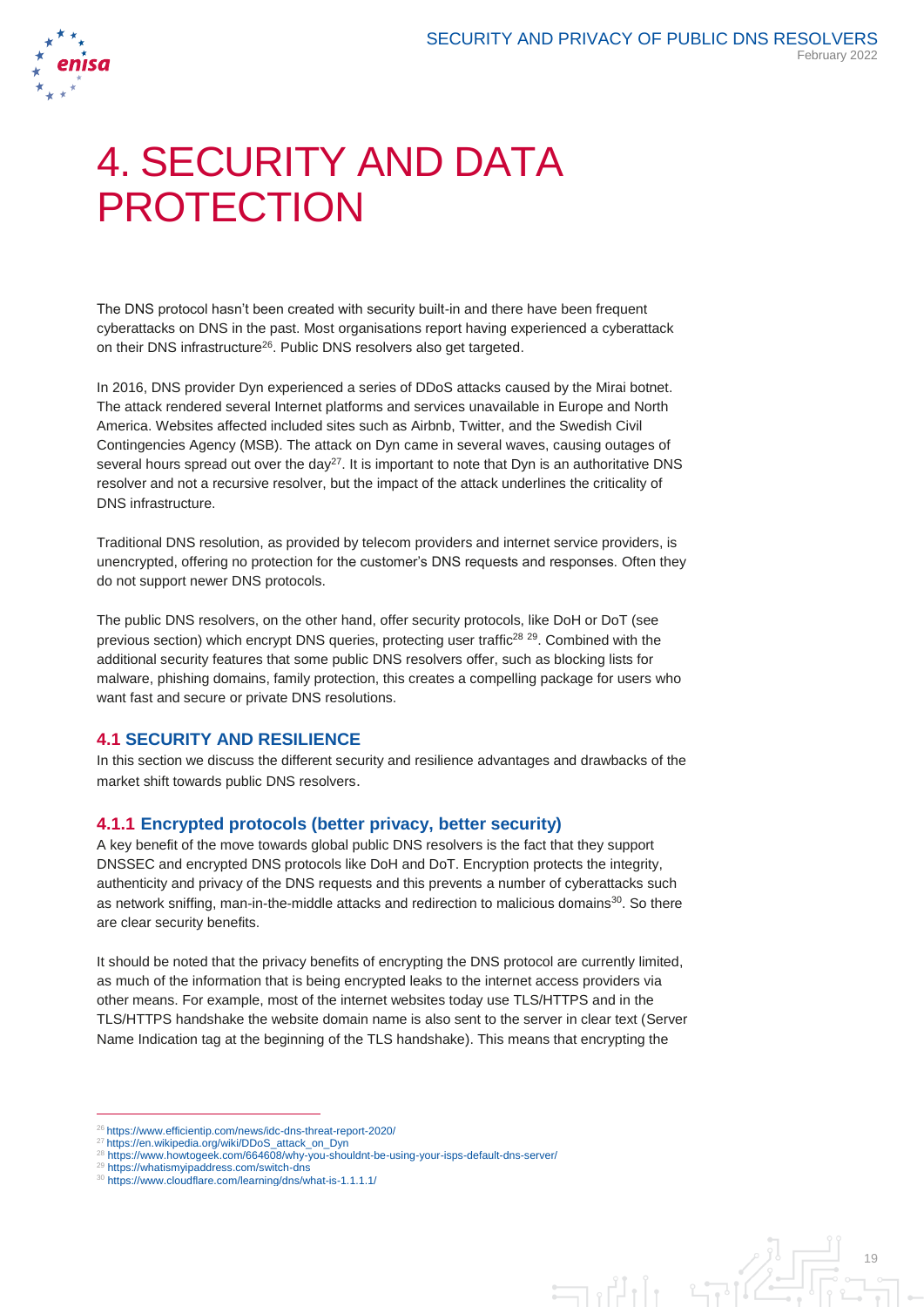

original DNS resolution query works against tampering with the DNS resolution, but it does not really increase the privacy (when visiting TLS/HTTPs websites).

It must be noted that internet companies like Cloudflare and Mozilla are implementing new standards to address this privacy issue, first with Encrypted Server Name Indication – ESNI – that encrypts the requested domain from the first part of the TLS handshake, and now with Encrypted Client Hello  $-$  ECH  $-$  that encrypts the full TLS handshake<sup>31</sup>.

Secondly, it should be noted that even when DNS requests are encrypted, there is still a lot of relevant metadata that can be sniffed from the IP traffic at the network layer. There are still many webpages and internet resources that do not encrypt their network traffic. For example, many IP addresses can be analysed and mapped back to domain names and websites using Reverse DNS.

Even with the use of TLS encryption for the DNS protocols, there are cases where parts of users' DNS requests (such as the requested domain) are leaked and exposed to interception.

#### **4.1.2 Single point of failure**

The consolidation in the DNS resolver market is creating a situation where a few public DNS resolvers have become critical. The impact would be very high should something happen with these resolvers. Resilience and single points of failure are a risk to be taken into account and this means that national authorities should supervise this segment of the market.

It should be noted that due to economies of scale (see below), and using techniques such as Anycast, it is easier for global public DNS resolvers to offer a high level of continuity and resilience. But this does not mean that all global public DNS resolvers offer the same level of resilience. Different DNS resolvers take different approaches, as was also shown in the scorecards in section 3.3.

As DNS resolution is essential to view online content, the resilience and redundancy of the DNS infrastructure is enormously important. DNS resolvers with smaller geographical footprints have an apparent disadvantage against global-scale DNS resolvers with multiple datacentres, and need to develop alternative controls to increase their resilience.

#### **4.1.3 Geographic spread**

 $\overline{a}$ 

The public DNS resolvers can offer multiple points of presence that are geographically spread, for reasons of speed and failover. This ensures that people can reach the DNS resolvers quickly from many different locations. Using Anycast, a global public DNS resolver would be able to handle requests, even when some of the points of presence are down or disconnected.

It should be noted that the local private DNS resolvers do not have this kind of geographic spread. Because they only offer services to devices connected to their own network, the resilience requirements are different.

DNS resolvers are frequently targeted by cyberattacks, and particularly DNS flood DDoS types of attack. With Anycast DNS, a single IP is given to a number of DNS servers, and any one of them can respond to DNS queries. Anycast provides protection against DDoS attacks as the attacking traffic is spread across a large number of servers preventing saturation of resources.

 $\exists$ 

<sup>31</sup> <https://blog.cloudflare.com/encrypted-client-hello/> & [https://www.securityweek.com/firefox-improves-privacy-protections](https://www.securityweek.com/firefox-improves-privacy-protections-encrypted-client-hello)[encrypted-client-hello](https://www.securityweek.com/firefox-improves-privacy-protections-encrypted-client-hello)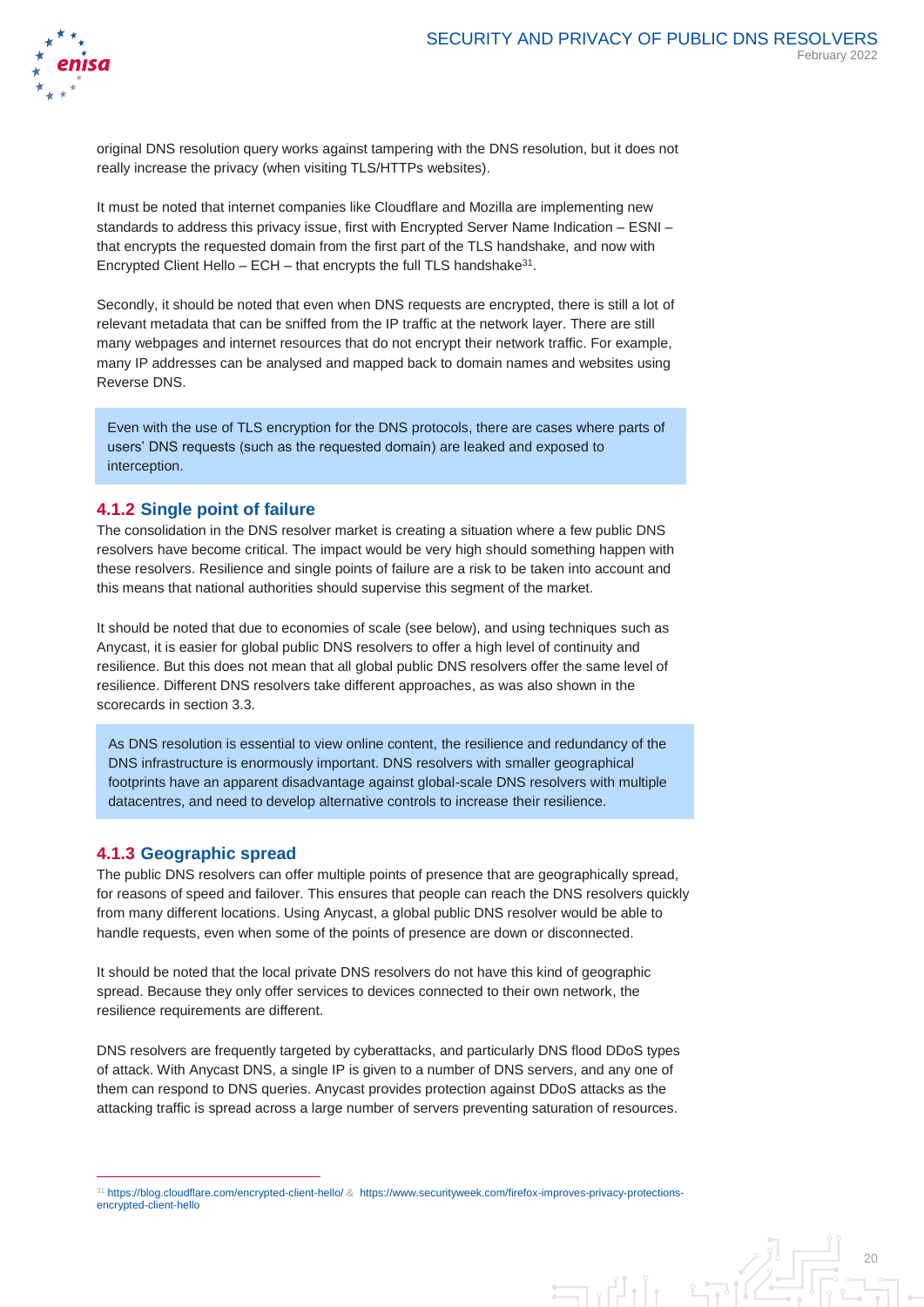

An additional benefit of Anycast is that typically the server that is geographically closest to the customer will provide the DNS response. This reduces latency and provides significant uptime

Using wide geographic spread of their nodes and Anycast DNS, large public DNS providers can offer increased performance, redundancy and resilience in case of DDoS types of attacks against their services.

improvement for the DNS resolving service. Anycast also focuses potential risk closer to the origin of any attack, as networks that generate more attack traffic will focus those results on Anycast nodes closer to that origin, localising bad results to systems nearby or within badlymanaged networks.

### **4.1.4 Economies of scale**

Some global DNS resolvers are operating on a greater scale, handling large numbers of DNS requests. At scale certain security mechanisms can be implemented better, and the costs of security investments are spread across a larger group of users. For instance, it may be easier to spot certain anomalies or attacks when monitoring a large number of DNS requests.

The larger public DNS resolvers usually have a global reach, maintaining datacentres in many countries around the world, often counting DNS nodes in the hundreds. Some of the public DNS resolvers already have a vast infrastructure underpinning other services (cloud services or content delivery for example), making it cheaper to invest in capacity, redundancy, and security. Scale, global presence and redundant infrastructure offers significant protection against outages and DDoS attacks.

It should be noted that (as mentioned above), the downside of operating at scale is that these larger DNS resolvers are also more attractive as a target, and they are more critical overall. The security and resilience requirements for global public DNS resolvers are typically higher.

#### **Outsourcing**

Economies of scale also drive outsourcing. DNS has become complex and DNS infrastructure is often targeted by attacks, and this means that some smaller organisations and smaller telecom providers have started to forward DNS requests to a global public resolver, effectively outsourcing their local DNS resolution to a third-party. This has the obvious benefits of outsourcing, such as savings on infrastructure, reduced needs for expertise and reduced risks, but on the other hand it creates new dependencies and failure points.

Increasing complexity of DNS resolution make it inefficient for smaller internet access providers to invest in secure DNS infrastructure. These smaller providers sometimes start outsourcing DNS resolution to larger public DNS resolvers. This drives even further market concentration towards a few large players and introduces new dependencies.

#### **4.1.5 Protective DNS and DNS block lists**

Larger global public DNS resolvers can filter or block DNS requests to malicious websites, phishing websites, etc. at scale, using local or global threat intelligence feeds. This is sometimes referred to as 'protective DNS'.

Note that smaller local private DNS resolvers often do DNS filtering or blocking as well, but it is more costly for them to implement this with the same scope and accuracy. An important issue here is that a DNS resolver would need a good threat intelligence feed  $-$  large in scope and with good accuracy. Typically this would require commercial agreements with multiple security vendors.

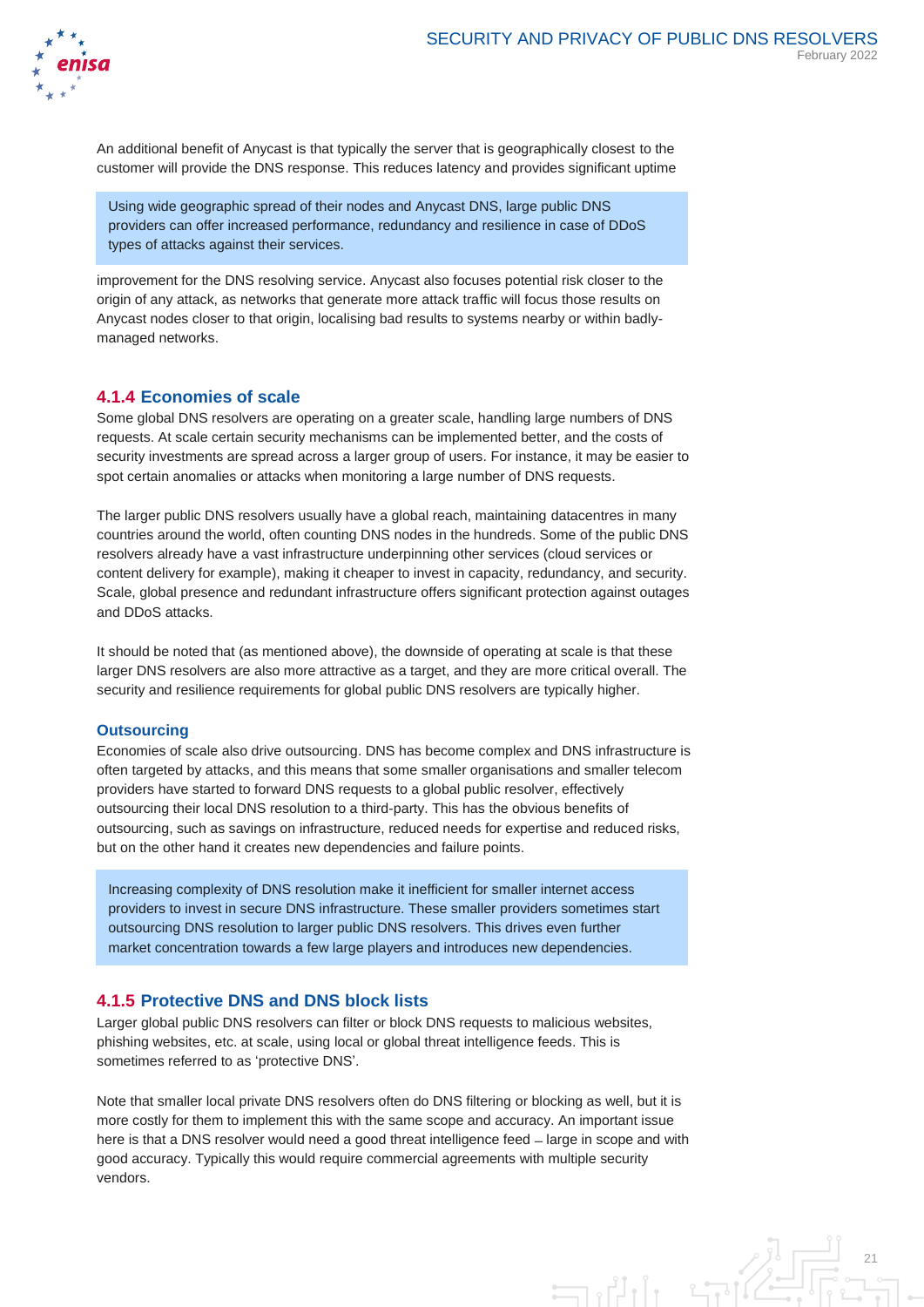

#### **Blocklists**

Public DNS resolvers typically have block lists that block domain names used by malware, botnets, phishing campaigns, etc. based on threat intelligence feeds. Others offer family-filters or block offending or illegal content. Blocking is often implemented with RPZ validation, based on a variety of private and public threat intelligence sources.

Many public DNS resolvers provide different service addresses for different flavours of DNS blocking. Some of the public DNS resolvers offer these additional security features for free, or bundle them in monthly subscription services. See the scorecards in section 3.2.

#### **Response Policy Zones – RPZ**

The RPZ standard (DNS Response Policy Zones) was developed<sup>32</sup> to standardise DNS blocking policies. The DNS resolver implementing RPZ offerings checks DNS requests against threat intelligence and, depending on the outcome, does not resolve certain DNS requests in order to prevent the client from reaching the malicious site.

As mentioned, blocklists and RPZ can be bypassed by cyberattackers and malware by using IP addresses directly that require no DNS lookups. It cannot be relied upon as a waterproof measure<sup>33</sup>.

Blocklists and RPZ can offer an additional layer of protection for users, acting as a DNS firewall that blocks malicious or unwanted domain. It is important though not to rely fully on this control, as it can be bypassed by using IP addresses directly and skipping the domain name resolution step.

#### **4.1.6 Loss of enterprise network traffic visibility**

Inside an enterprise, the extra encryption offered by the global public DNS resolvers reduces, or even eliminates entirely, the visibility of traffic inside the enterprise network<sup>34</sup>. Security and network monitoring tools, intrusion detection tools and even forensics often rely on logged traces of DNS traffic. These tools will have to be adapted to rely on other information or network administrators will have to deny access to external encrypted resources (DoT, DoH or HTTPS) in order to force all traffic through a proxy which provides in-depth analysis and the mitigation of threats, potentially introducing new risks for the privacy of network users.

Note that in general the filtering, blocking or monitoring of DNS traffic can be evaded by cyberattackers and malware by, for example, using IP addresses directly or by using a pre-set DoH DNS resolver.

End-to-end encrypted DNS traffic, as offered by protocols such as DoH, effectively 'blind' network security teams, as it disrupts network monitoring and other security controls. Further guidance is required for organisations in order to securely implement encrypted DNS without compromising network security.

 $\overline{a}$ 

 $\exists$ 

<sup>32</sup> <https://datatracker.ietf.org/doc/html/draft-vixie-dns-rpz-04>

<sup>33</sup> [https://media.defense.gov/2021/Mar/03/2002593055/-1/-1/0/CSI\\_Selecting-Protective-DNS\\_UOO11765221.PDF](https://media.defense.gov/2021/Mar/03/2002593055/-1/-1/0/CSI_Selecting-Protective-DNS_UOO11765221.PDF)

<sup>&</sup>lt;sup>34</sup> A similar argument can be made against HTTPS, and to retain network visibility of the encrypted HTTP protocol, some organisations have resorted to terminating the TLS connections with a local proxy.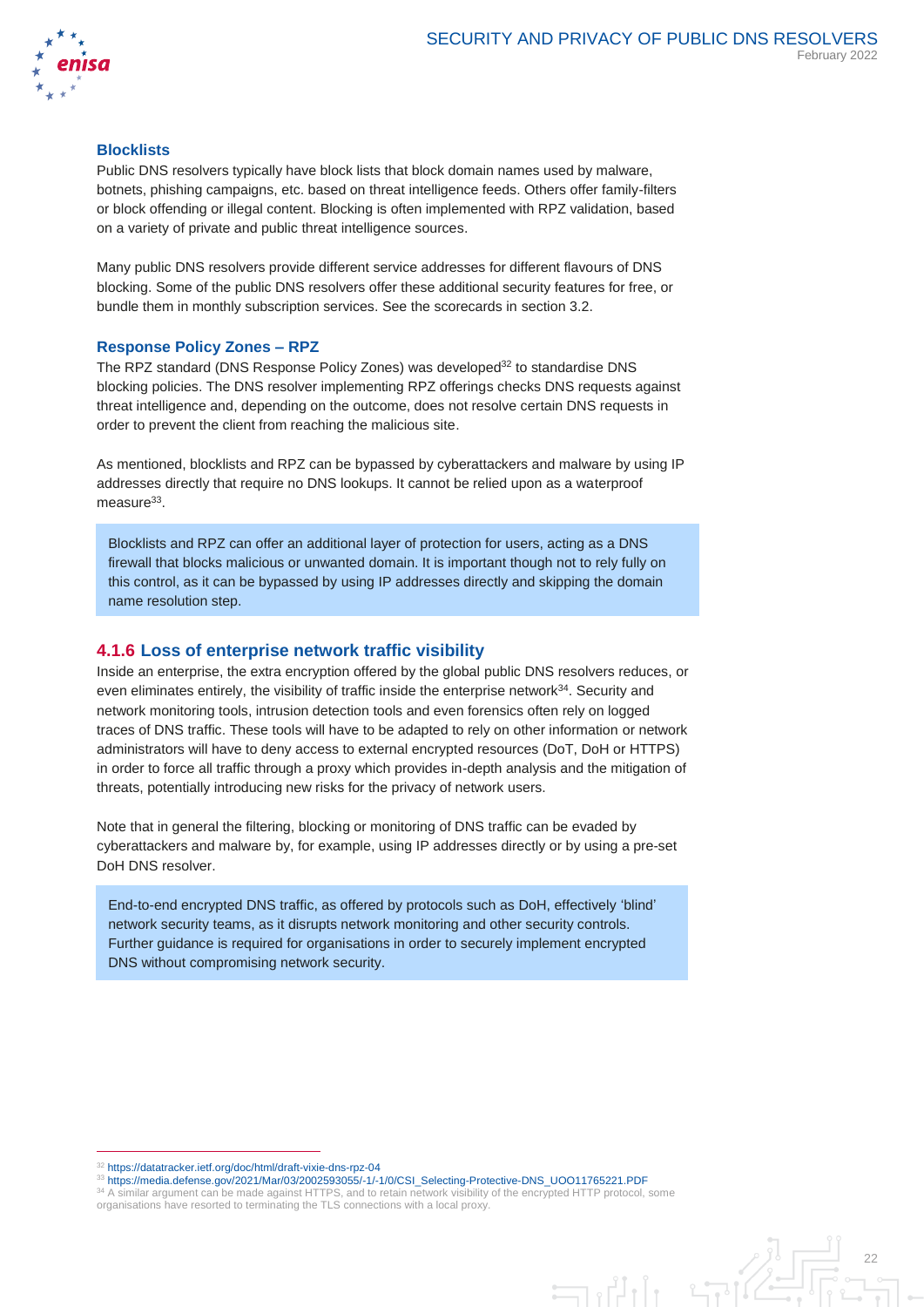

### **4.2 PRIVACY AND OTHER CONSIDERATIONS**

During the interviews, several experts raised concerns related to the rules for the protection of personal data, privacy and content blocking. We mention these issues briefly below.

#### **4.2.1 Data protection and DNS resolvers**

The shift towards global public DNS resolvers raises concerns with regards to the protection of personal data as, more often than not, the global public DNS resolvers are based outside the EU. Given that DNS requests contain personal data, such as IP addresses, which is collected as part of the DNS resolution and that processing could result in the profiling of the user's geolocation and browsing habits, there are privacy risks that should be properly addressed both by the policy makers and industry.

As also highlighted by the Spanish DPA $35$ , any processing that comes on top of the domain name resolution service requires user consent and/or a relevant legal basis from the provider's side in order to adhere to GDPR requirements. As discussed in Section 2, privacy protection and transparency are also some of the reasons that customers start to use global public DNS resolvers.

It was noted by interviewees that the publication of strong privacy policies which adhere to the GDPR is a challenge for many DNS recursive operators. There is an ongoing effort to create an industry-supported standard set of European DNS Recursive Resolver Privacy guidelines<sup>36</sup> that provides additional resolver-specific suggestions in addition to the GDPR's set of requirements.

There is usually a lack of transparency when it comes to the use of personal data by the DNS resolution infrastructure of local internet access providers.

#### **4.2.2 National content blocking policies**

At the national level, under national legislation, the telecom providers and internet service providers are often required to block certain websites, for example websites offering gambling or websites infringing on copyrights. This content blocking is usually implemented by the local private DNS resolver. Public DNS resolvers usually do not implement content blocking according to these national policies. However, it has been strongly noted by several interviewees that the desire to avoid such blocking can be considered the most important driver for users to leave their local internet access resolution and switch to public DNS resolvers.

Desire to escape the national blocking policies for online content is one of the strongest drivers causing end users to switch to global public DNS resolvers.

 $\exists$ 

<sup>36</sup> <https://europeanresolverpolicy.com/>

<sup>35</sup> AEPD (2019) DNS PRIVACY Available at<https://www.aepd.es/sites/default/files/2019-12/nota-tecnica-privacidad-dns-en.pdf>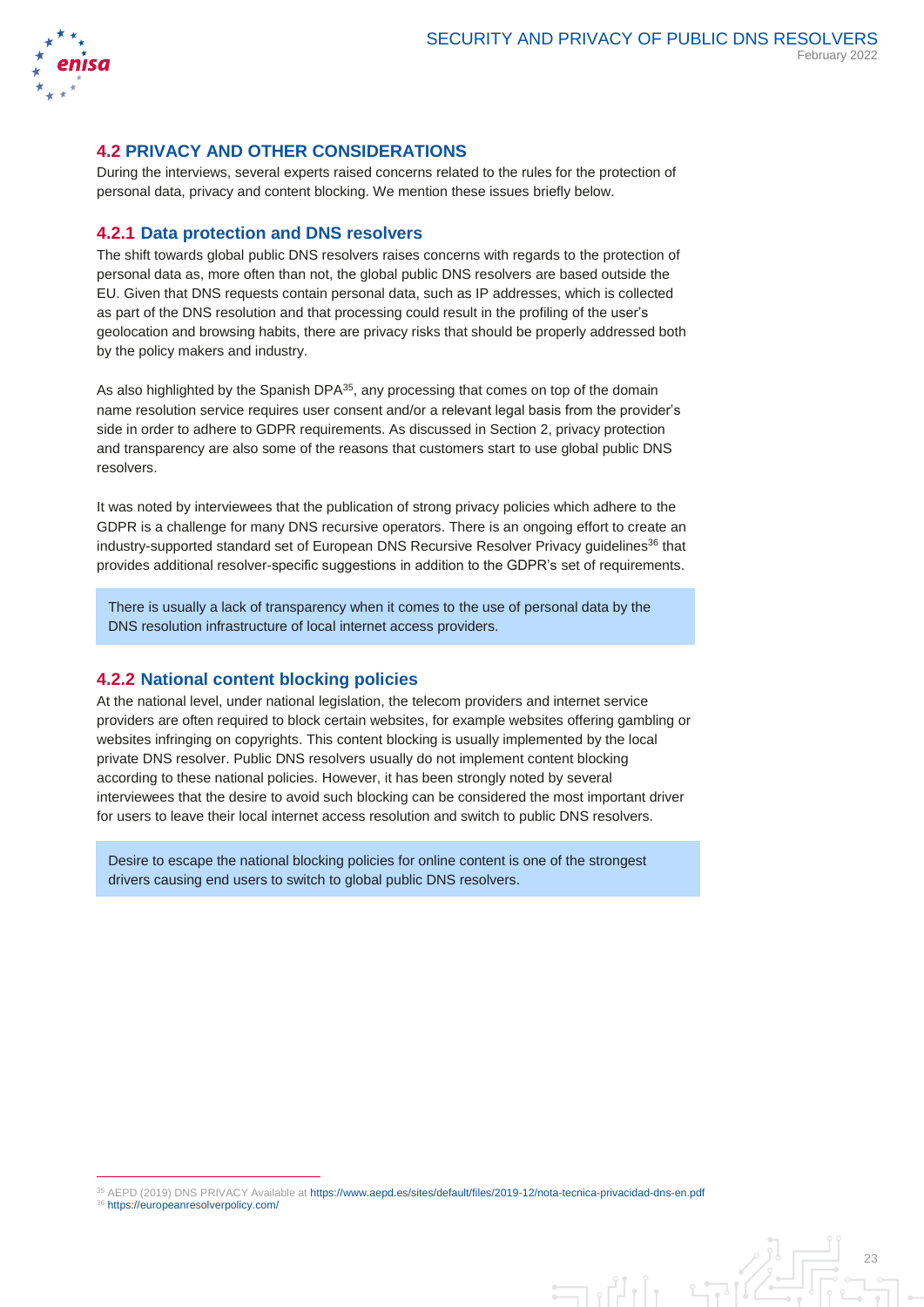

# 5. RECOMMENDATIONS

The DNS resolution market has been shifting from local private DNS resolvers at the telecom providers to larger public DNS resolvers offered by either larger internet companies like Google and Cloudflare or smaller ones like Quad9 and the Canadian CIRA. We analysed the major drivers that push for this trend, both from the perspective of the end user, as well as from the organisations offering DNS resolution, and we noted that this trend is not expected to change soon, as increasingly more applications use public DNS resolvers as their default configuration and people want to view online content that is blocked by national policies employed by their countries.

The protocol implementation of DNS resolution is also changing. New DNS protocols are rapidly being adopted by the large public DNS resolvers offering DoH and DoT, while other protocols, such as DNSCurve and DNSCrypt are not as widely supported. In addition, we considered the benefits and drawbacks of public DNS resolvers such as scale and resilience, the disruption of the network security controls of organisations and the concerns of many experts around the protection of personal data and privacy at public DNS resolvers.

#### **Recommendations**

In general, it should be stressed that DNS resolution is a critical component of the digital infrastructure, underpinning all internet connections and that the data involved with DNS resolution is highly sensitive. Based on our analysis and considering the issues we identified in this paper, we make a number of recommendations for national authorities and policy makers.

- Share information and establish methods to measure and monitor the market share and customer base of public DNS resolution providers. This is important to help EU Member States with the identification of DNS providers under the NIS Directive.
- Decrease the dependency on very few DNS resolution providers by providing citizens and organisations with sufficient and robust alternatives to ensure and promote diversification and guarantee that these meet EU privacy, security, and resilience goals (such as DNS4EU).
- Monitor the introduction of default configurations of DNS resolvers in software applications and devices, as this can have a quick and major impact on the criticality of a DNS resolver.
- National authorities should issue specific guidelines for organisations to address the disruption of network monitoring and security controls caused by the shift in the market and the uptake of encrypted DNS queries via public DNS resolvers.
- There should be an incentive (such as funding for resilience) for telecom providers and internet access providers to expand, secure and update their DNS resolver infrastructure, instead of outsourcing their requirements to major global public DNS resolvers. This will avoid a situation where many end-users rely on a few large public DNS resolvers for their internet access.
- Policy makers and national authorities should pay particular attention to enforcing the blocking of online content via the DNS resolution services of telecom providers and internet service providers, because for end-users blocked online content is an important driver for shifting to global public DNS resolvers.

24  $\exists$